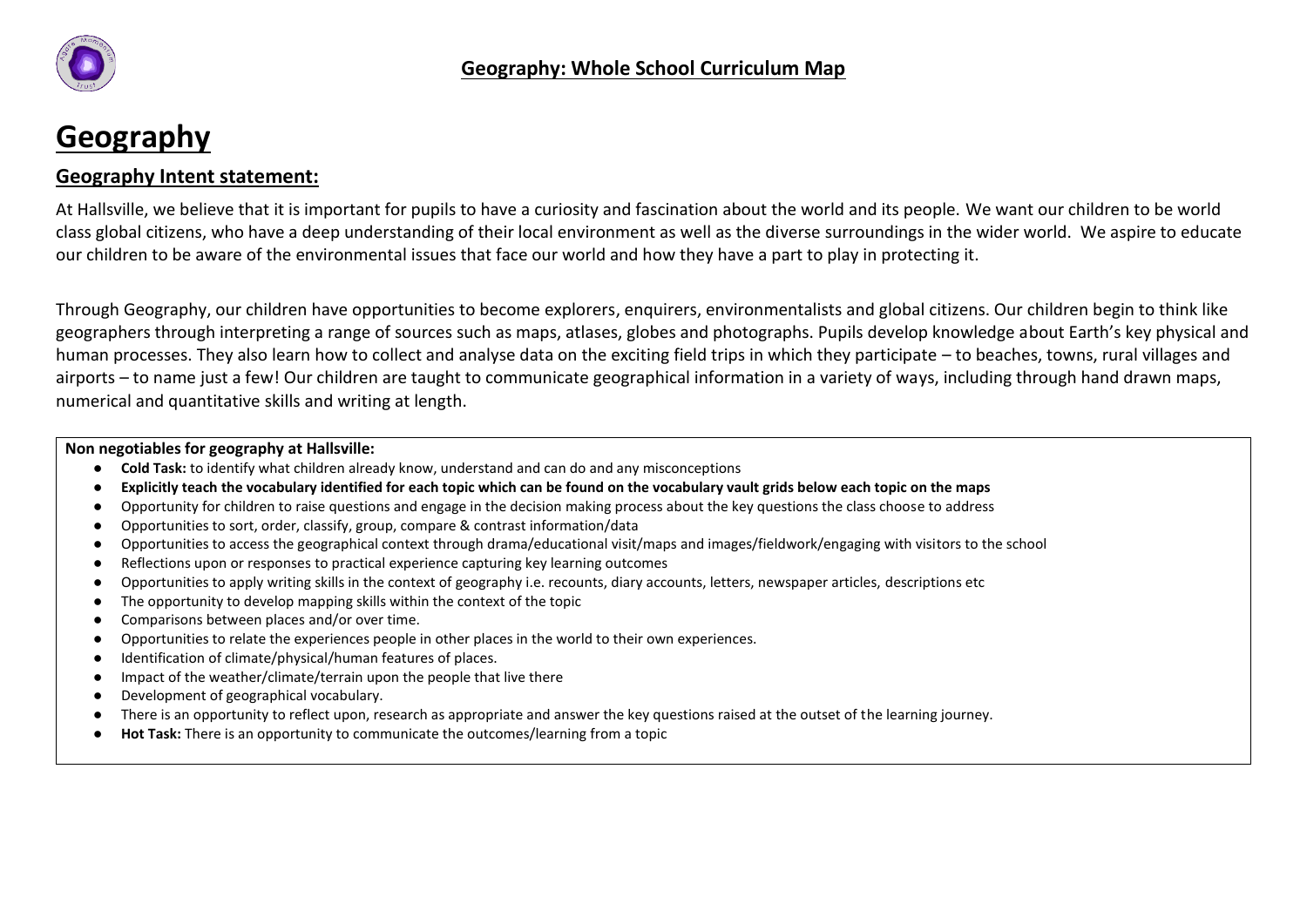

## **Geography Overview – Hallsville Primary School Red = history topics**

## **Black = geography topics**

|              | Autumn                                                                                                                                                         | <b>Spring</b>                                                                                            | <b>Summer</b>                                                                                                                     |
|--------------|----------------------------------------------------------------------------------------------------------------------------------------------------------------|----------------------------------------------------------------------------------------------------------|-----------------------------------------------------------------------------------------------------------------------------------|
| $\mathsf{R}$ | Different families around the world                                                                                                                            | Looking forwards and backwards in time                                                                   | How things work                                                                                                                   |
|              | Exploring our environment                                                                                                                                      | From the forest to the sea                                                                               | Space and new frontiers                                                                                                           |
| Year 1       | My school & where I live                                                                                                                                       | How is my life different to that of my<br>parents/grandparents/great grandparents?                       | The weather & seasonal changes / Where will we send<br>Barnaby bear on holiday?                                                   |
| Year 2       | The Great Fire of London                                                                                                                                       | <b>Significant Britons:</b><br><b>Florence Nightingale</b>                                               | One world - Pushing boundaries (travelling land & sea)                                                                            |
| Year 3       | Stone Age to Iron Age                                                                                                                                          | Our changing planet / Natural disasters<br>Possible visits: The Thames Barrier/Natural History<br>Museum | Egyptians<br>History off the Page<br><b>British Museum</b>                                                                        |
| Year 4       | London and Terling/Maldon - Is the quality of life better<br>in villages/towns or cities?<br>Compare and contrast localities within the UK.<br>European study? | The Roman Empire and its impact on Britain                                                               | Rivers, lakes, seas & oceans / What happens to plastic<br>bags? (Polluting our planet)<br>Link: DT designing and making tote bags |
| Year 5       | <b>Ancient Greece</b><br>History off the Page<br><b>British Museum</b>                                                                                         | Brazil and the Amazon Rainforest                                                                         | <b>Anglo Saxons</b>                                                                                                               |
| Year 6       | <b>Battle of Britain</b>                                                                                                                                       | Local human geography - the docks & links with the rest<br>of the world                                  | The Mayans                                                                                                                        |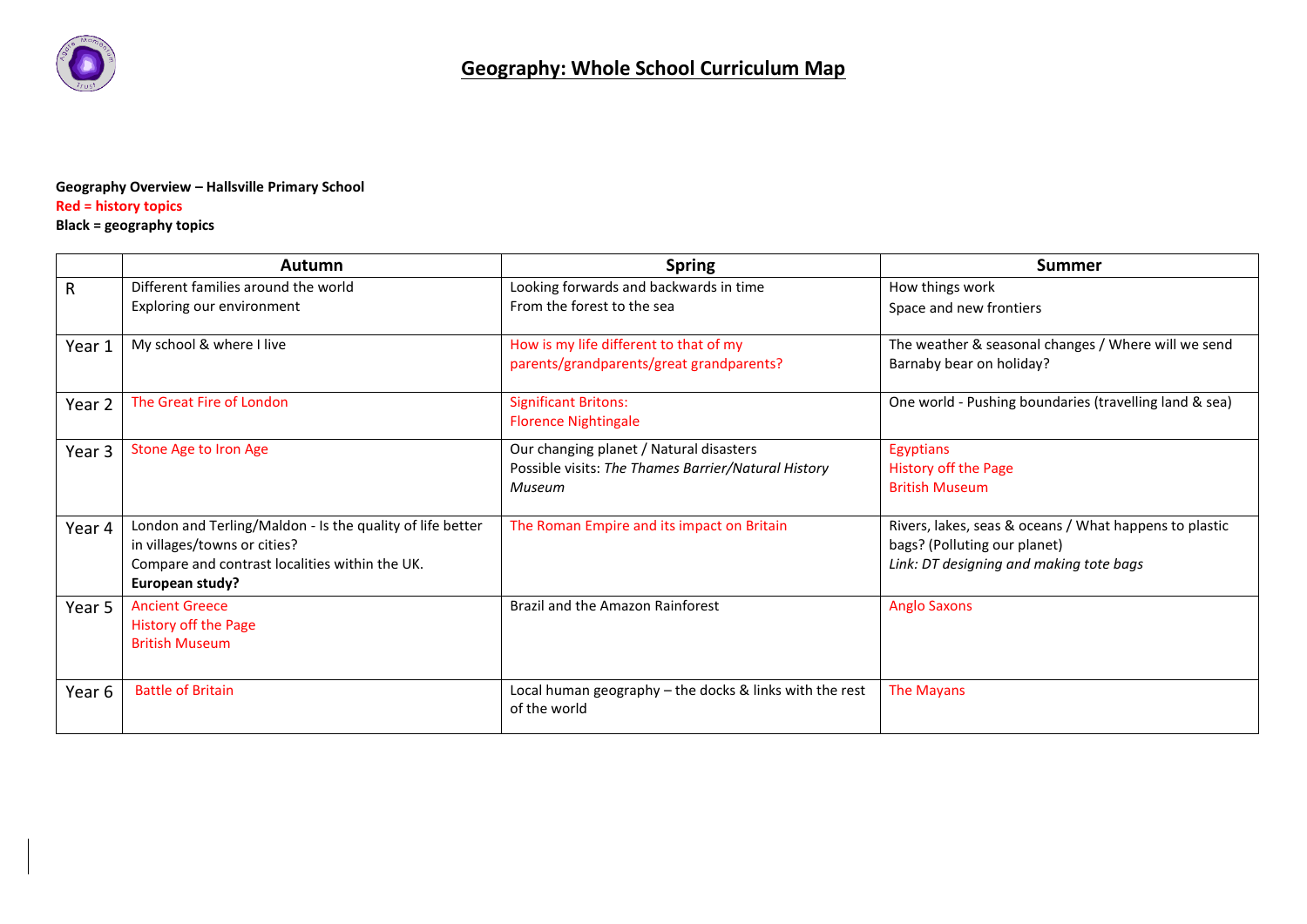

# **Geography knowledge and skills progression at Hallsville**

|                      | <b>Location Knowledge</b>                                                                                                                                                                                                                                                                                                                                                                             | <b>Place Knowledge</b>                                                                                                                                                                                                                                                                                                                                                      | <b>Human and Physical</b><br>Geography                                                                                                                                                                                                                                                                                                                                                                                                               | <b>Geographical fieldwork skills</b>                                                                                                                                                                                                                                                                                                       | <b>Mapping Skills</b><br>(Italics refer to Digital Map making skills)                                                                                                                                                                                                                                                                                                                                                                                                                                                                            |
|----------------------|-------------------------------------------------------------------------------------------------------------------------------------------------------------------------------------------------------------------------------------------------------------------------------------------------------------------------------------------------------------------------------------------------------|-----------------------------------------------------------------------------------------------------------------------------------------------------------------------------------------------------------------------------------------------------------------------------------------------------------------------------------------------------------------------------|------------------------------------------------------------------------------------------------------------------------------------------------------------------------------------------------------------------------------------------------------------------------------------------------------------------------------------------------------------------------------------------------------------------------------------------------------|--------------------------------------------------------------------------------------------------------------------------------------------------------------------------------------------------------------------------------------------------------------------------------------------------------------------------------------------|--------------------------------------------------------------------------------------------------------------------------------------------------------------------------------------------------------------------------------------------------------------------------------------------------------------------------------------------------------------------------------------------------------------------------------------------------------------------------------------------------------------------------------------------------|
|                      |                                                                                                                                                                                                                                                                                                                                                                                                       |                                                                                                                                                                                                                                                                                                                                                                             | knowledge                                                                                                                                                                                                                                                                                                                                                                                                                                            |                                                                                                                                                                                                                                                                                                                                            |                                                                                                                                                                                                                                                                                                                                                                                                                                                                                                                                                  |
| <b>EYFS</b>          | Can you explore your school<br>environment? What can you<br>see out of the window?<br>Talk about the locality, the<br>school grounds, walk<br>around and explore the<br>local area During dedicated<br>talk time, listen to what<br>children say about places<br>they visit/know.<br>Go on short walks beyond<br>the school environment &<br>at<br>pictures<br>of<br>look<br>contrasting environments | Collect holiday<br>photographs &<br>postcards showing<br>places that children<br>have visited -<br>Share information<br>about places you've<br>been to, giving<br>children time to ask<br>questions or make<br>comments. Teach<br>children about<br>places in the world<br>that contrast with<br>locations they<br>know well - use<br>images, video clips<br>& shared texts | Know that there are<br>different countries in<br>the world and talk<br>about the differences<br>they have experienced<br>or seen in photos.<br>Recognise some<br>environments that are<br>different from the one<br>in which they live.<br>Understand the effect<br>of changing seasons on<br>the natural world<br>around them.<br>Recognise some<br>similarities and<br>differences between<br>life in this country and<br>life in other countries. | Provide opportunities for children to<br>note and record the weather<br>Look for children incorporating their<br>understanding of the seasons and<br>weather in their play.                                                                                                                                                                | Draw information from a simple map. Relate to the<br>school/local area using simple maps/aerial images<br>Display aerial photographs & maps (including oblique views) of<br>the area. Identify the school, other landmarks inc Keir Hardie<br>Recreation Ground places of worship, roads and railway inc<br>stations, children's' homes<br>Explore aerial images of the local area, place images of<br>familiar buildings in place. Draw maps showing<br>simple/familiar routes and imaginary places. Make maps<br>for/of small world scenarios. |
| Year<br>$\mathbf{1}$ | Name and locate local<br>town and city.                                                                                                                                                                                                                                                                                                                                                               | Observe and<br>describe the<br>human and<br>physical<br>geography of a<br>small, local area<br>of the United<br>Kingdom (Custom<br>House)                                                                                                                                                                                                                                   | Identify<br>seasonal/daily<br>weather patterns in<br>the UK and the<br>location of hot and<br>cold areas of the<br>world in relation to<br>the equator and the<br>North and South<br>poles. Use basic                                                                                                                                                                                                                                                | Use maps, atlases and globes to<br>identify their locality and other key<br>features e.g. land/sea/capital cities.<br>Use locational and directional<br>language (eg, near and far, left and<br>right), Describe the location of<br>features and routes on maps. Use<br>photographs to recognise landmarks<br>and basic human and physical | Find information on aerial photographs.<br>Follow a route on a map.<br>Recognise simple features on maps such as buildings,<br>roads and fields<br>Begin explaining why places are where they are.<br>Say which direction is N,S,E,W<br>Know which direction N is on an Ordnance survey map.<br>Draw a simple map including a journey route<br>Find a given Ordnance Survey symbol on a map with<br>support.                                                                                                                                     |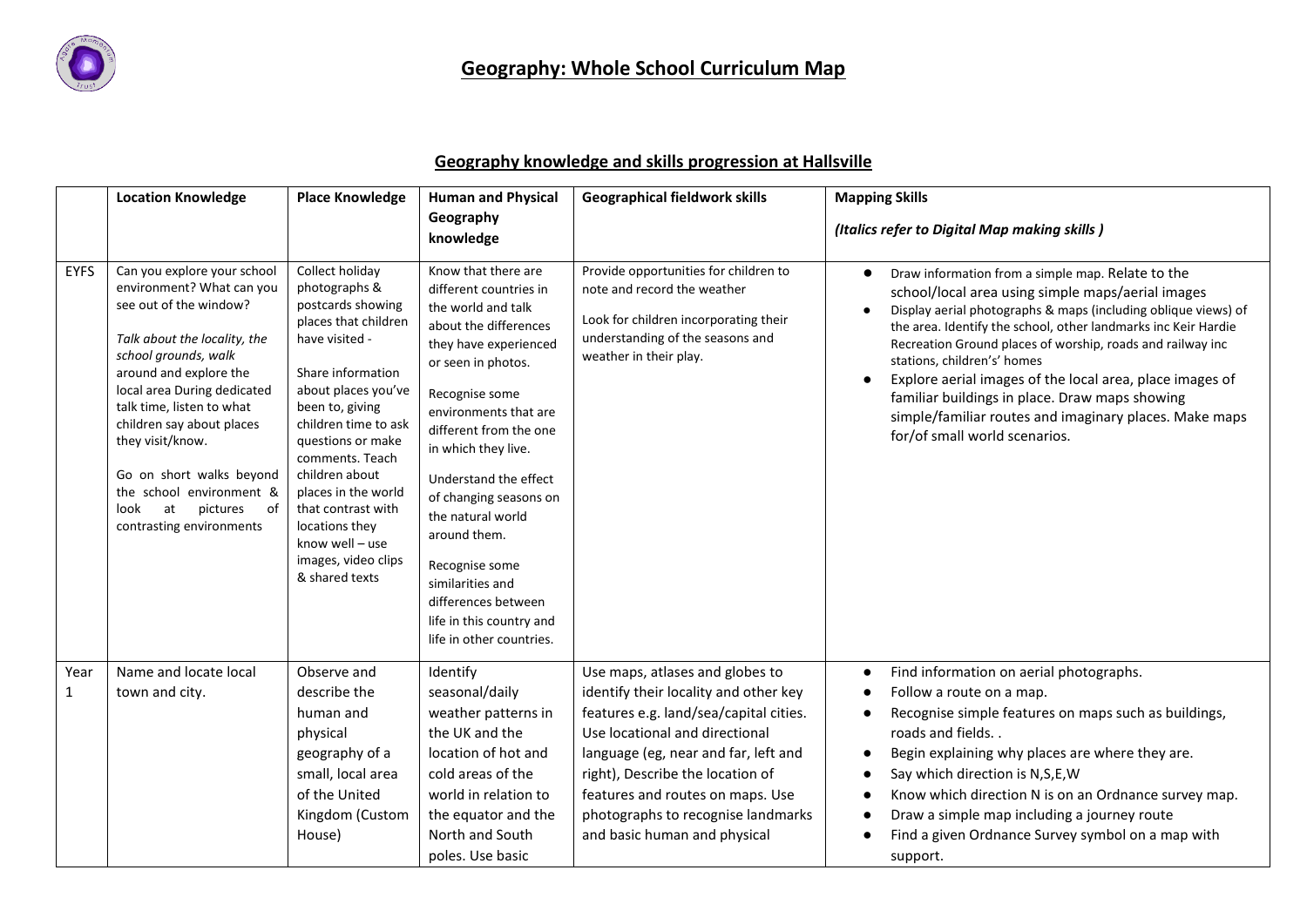

|                                        |                                                                                                                                                                                                                                                                                             |                                                                                                                                                                                                                          | Geographical<br>vocabulary to refer<br>to physical features<br>of their school and<br>its grounds and of<br>the surrounding<br>environment.                                                                                                                                                                                     | features; devise simple picture<br>maps.<br>Use simple fieldwork and<br>observational skills to study the<br>geography of their school and its<br>grounds.                                                                                                                                                                                                                                                                                                                                                                                                                                                        | Begin to realise why maps need a key.<br>$\bullet$<br>Draw objects to scale (for example, on table or tray using<br>squared paper 1:1 first, then 1:2 and so on).<br>Yr 1 : Find a given place on the map E.g. Custom House<br>$\bullet$<br>using a name search<br>Zoom in and out of a map.<br>Yr 2: Find places using a postcode or name search.                                                                                                                          |
|----------------------------------------|---------------------------------------------------------------------------------------------------------------------------------------------------------------------------------------------------------------------------------------------------------------------------------------------|--------------------------------------------------------------------------------------------------------------------------------------------------------------------------------------------------------------------------|---------------------------------------------------------------------------------------------------------------------------------------------------------------------------------------------------------------------------------------------------------------------------------------------------------------------------------|-------------------------------------------------------------------------------------------------------------------------------------------------------------------------------------------------------------------------------------------------------------------------------------------------------------------------------------------------------------------------------------------------------------------------------------------------------------------------------------------------------------------------------------------------------------------------------------------------------------------|-----------------------------------------------------------------------------------------------------------------------------------------------------------------------------------------------------------------------------------------------------------------------------------------------------------------------------------------------------------------------------------------------------------------------------------------------------------------------------|
| Year<br>$\overline{2}$                 | Name, locate and identify<br>characteristics of the four<br>countries and capital<br>cities of the United<br>Kingdom and its<br>surrounding seas. Name<br>and locate the world's<br>seven continents and five<br>oceans.                                                                    | Understand<br>geographical<br>similarities and<br>differences<br>through studying<br>the human and<br>physical<br>geography of a<br>small area of the<br>United Kingdom,<br>and comparing<br>countries within<br>the UK. | Use basic<br>Geographical<br>vocabulary to refer<br>to key physical<br>features (inc - beach,<br>cliff, coast, forest,<br>hill, mountain, sea,<br>ocean, river, soil,<br>valley, vegetation,<br>season, weather) and<br>human features (inc<br>city, town, village,<br>factory, farm, house,<br>office, port, harbour,<br>shop) | Use world maps, atlases and globes<br>to identify the United Kingdom and<br>its countries. Use simple compass<br>directions (North, East, South and<br>West), to describe the location of<br>features and routes on a map. Use<br>aerial photographs and plan<br>perspectives to recognise landmarks<br>and basic human and physical<br>features: devise a simple map; and<br>use and construct basic symbols in a<br>key. Use fieldwork and observational<br>skills to study the key human and<br>physical features of the schools<br>surrounding areas. Use locational,<br>directional and positional language. | Add simple information to maps for example, labels and<br>markers.<br>Draw around simple shapes and explain what they are on<br>$\bullet$<br>the map for example, houses.<br>Use the measuring tool with support to show distance for<br>example, my house to school, to the shops.<br>Draw a simple route.<br>Add an image to a map.                                                                                                                                       |
| Low<br>er<br>Key<br><b>Stag</b><br>e 2 | Name and locate<br>countries and cities of<br>the UK, geographical<br>regions and their<br>identifying human and<br>physical characteristics,<br>key topographical<br>features (in hills,<br>mountains, coasts and<br>rivers) and land-use<br>patterns; and understand<br>how some of these | Understand<br>geographical<br>similarities and<br>differences<br>through studying<br>the human and<br>physical<br>geography of two<br>contrasting<br>regions within<br>the UK.                                           | Describe and<br>understand key<br>aspects of : Physical<br>geography including<br>Volcanoes and<br>earthquakes and<br>plate tectonics<br>Describe and<br>understand key<br>aspects of: Physical<br>geography including                                                                                                          | Use maps, atlases, globes and<br>digital/computer mapping to locate<br>countries and describe features<br>studied. Use the eight points of a<br>compass, four figure grid references,<br>symbols and key (including the use<br>of Ordnance Survey maps) to build<br>their knowledge of the United<br>Kingdom and the wider world. Use<br>fieldwork to observe, measure and<br>record the human and physical<br>features in the local area using a                                                                                                                                                                 | Use atlases, maps and globes.<br>$\bullet$<br>Use maps at more than one scale.<br>Locate photos of features on maps.<br>Give maps a title to show their purpose. - Locating<br>volcanoes/Mountains<br>Recognise that contours show height and slope.<br>Give direction instructions up to 8 cardinal points.<br>Use 4-figure coordinates to locate features.<br>Know that 6 figure Grid References can help you find a<br>place more accurately than 4- figure coordinates. |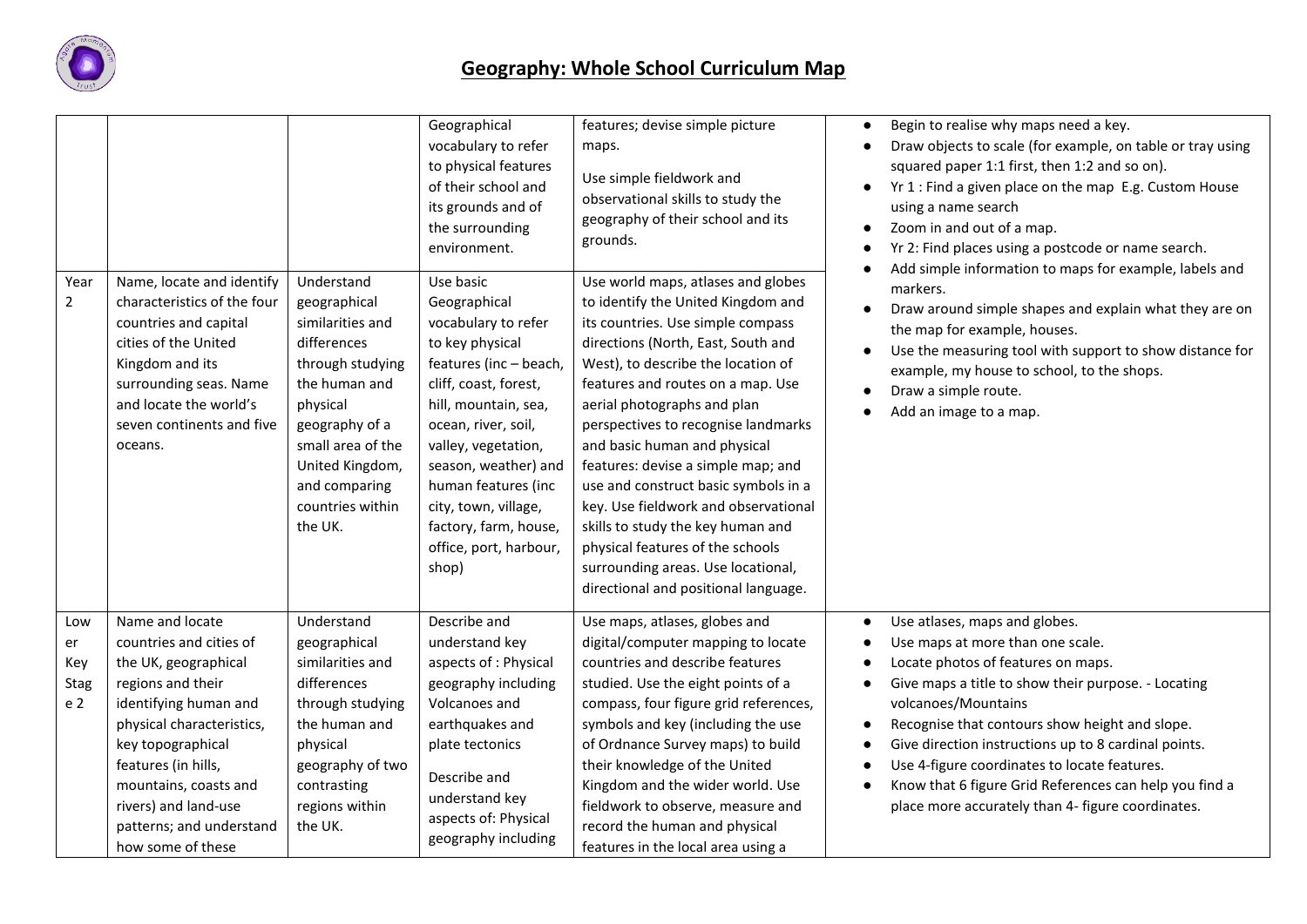

| aspects have changed<br>over time. | key topographical<br>features (inc hills, | range of methods, including sketch<br>maps, plans and graphs, and digital | $\bullet$ | Make a map of small area with features in correct places.<br>E.g. Mountain ranges, areas of volcanic activity, |
|------------------------------------|-------------------------------------------|---------------------------------------------------------------------------|-----------|----------------------------------------------------------------------------------------------------------------|
|                                    | mountains, coasts,                        | technologies                                                              |           | earthquake zones                                                                                               |
| Locate the world's                 | rivers) and land                          |                                                                           | $\bullet$ | Use plan views                                                                                                 |
| countries, using maps to           | patterns; and                             |                                                                           |           | Give maps a key with standard symbols.                                                                         |
| focus on Europe (inc the           | understand how                            |                                                                           |           | Use the scale bar to estimate distance.                                                                        |
| location of Russia) and            | some of these                             |                                                                           |           | Use the zoom function to explore places at different                                                           |
| North and South                    | aspects have                              |                                                                           |           | scales.                                                                                                        |
| America, concentrating             | changed over time.                        |                                                                           | $\bullet$ | Add a range of annotation labels and text to help me                                                           |
| on their environmental             |                                           |                                                                           |           | explain features and places.                                                                                   |
| regions, key physical and          |                                           |                                                                           | $\bullet$ | Highlight an area on a map and measure it using the Area                                                       |
| human characteristics,             |                                           |                                                                           |           | Measurement Tool.                                                                                              |
| countries and other                |                                           |                                                                           |           | Use grid references in the search function                                                                     |
| major cities.                      |                                           |                                                                           |           |                                                                                                                |
| Locate volcanic regions            |                                           |                                                                           |           |                                                                                                                |
| on a map                           |                                           |                                                                           |           |                                                                                                                |
| Identify the position and          |                                           |                                                                           |           |                                                                                                                |
| significance of Equator,           |                                           |                                                                           |           |                                                                                                                |
| N. and S. Hemisphere,              |                                           |                                                                           |           |                                                                                                                |
| <b>Tropics of Cancer and</b>       |                                           |                                                                           |           |                                                                                                                |
| Capricorn.                         |                                           |                                                                           |           |                                                                                                                |
|                                    |                                           |                                                                           |           |                                                                                                                |
|                                    |                                           |                                                                           |           |                                                                                                                |
| Compare 2 different                |                                           |                                                                           |           |                                                                                                                |
| regions in UK                      |                                           |                                                                           |           |                                                                                                                |
| rural/urban.                       |                                           |                                                                           |           |                                                                                                                |
| Locate and name the                |                                           |                                                                           |           |                                                                                                                |
| main counties and cities           |                                           |                                                                           |           |                                                                                                                |
| in England.                        |                                           |                                                                           |           |                                                                                                                |
|                                    |                                           |                                                                           |           |                                                                                                                |
|                                    |                                           |                                                                           |           |                                                                                                                |
|                                    |                                           |                                                                           |           |                                                                                                                |
|                                    |                                           |                                                                           |           |                                                                                                                |
|                                    |                                           |                                                                           |           |                                                                                                                |
|                                    |                                           |                                                                           |           |                                                                                                                |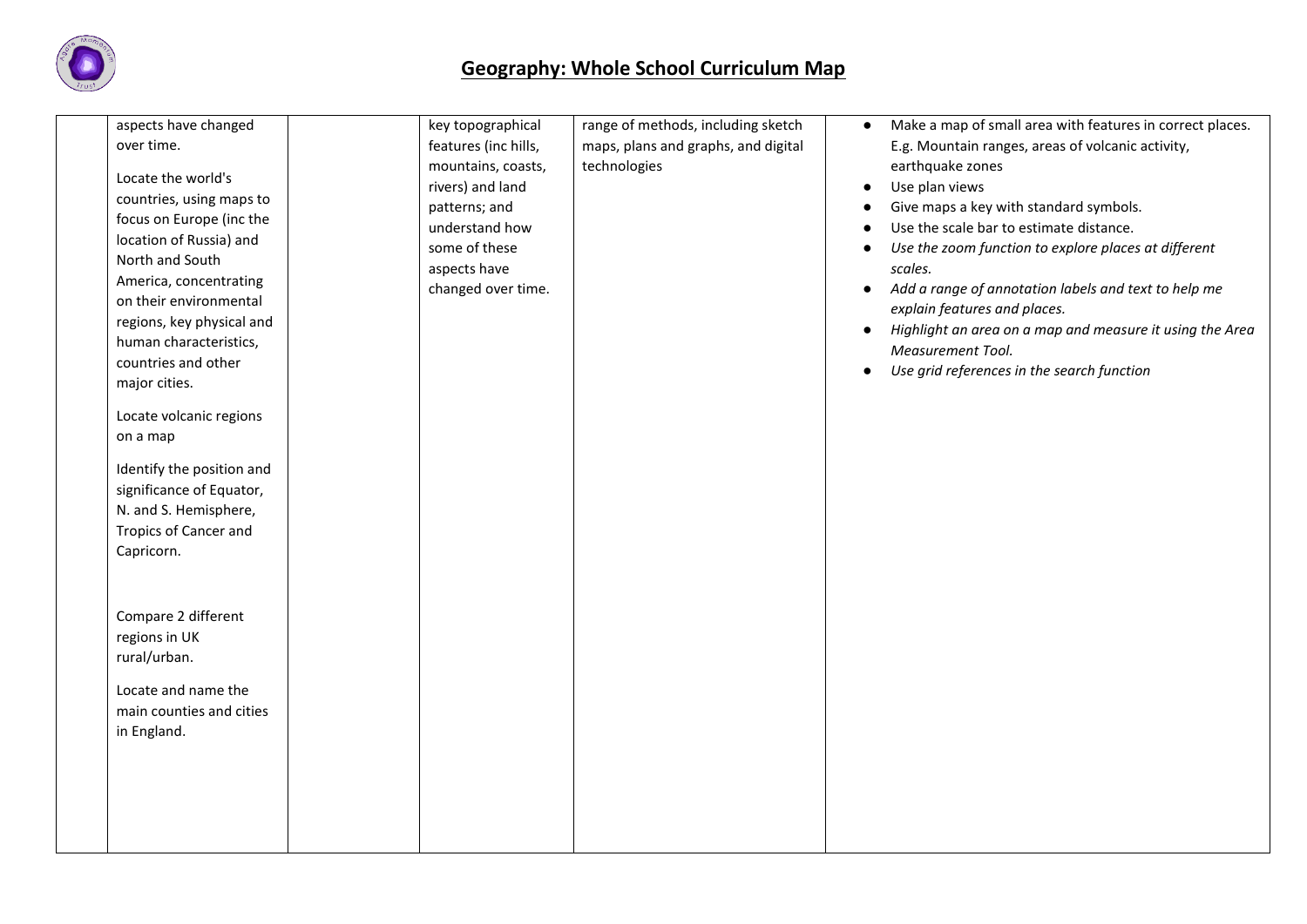

| Upp<br>er<br>Key<br><b>Stag</b><br>e 2 | Locate the main<br>countries in Europe and<br>North or South America.<br>Locate and name<br>principal cities.<br>Name and locate the key<br>topographical features<br>including coast, features<br>of erosion, hills,<br>mountains and rivers.<br>Understand how these<br>features have changed<br>over time.<br>Locate rainforests on a<br>map.<br>Identify the position and<br>significance of<br>latitude/longitude and<br>the Greenwich Meridian.<br>Linking with science, time<br>zones, night and day<br>On a world map locate<br>the main countries in<br>Europe. Identify their<br>main environmental<br>regions, key physical and<br>human characteristics,<br>and major cities.<br>Linking with local History,<br>map how land use has<br>changed in local area<br>over time. | Compare a region<br>in UK with a<br>region in Europe<br>and a region in N.<br>or S. America<br>with significant<br>differences and<br>similarities. | Describe and<br>understand key<br>aspects of: Physical<br>geography, including:<br>climate zones,<br>biomes and<br>vegetation belts (link<br>to work on<br>Rainforest)<br>Types of settlements<br>in modern Britain:<br>villages, towns,<br>cities. | Use maps, atlases, globes and<br>digital/computer mapping (Google<br>Earth) to locate countries and<br>describe features studied.<br>Use the eight points of a compass,<br>four figure and six figure grid<br>references, symbols and key<br>(including the use of Ordnance<br>Survey maps) to build their<br>knowledge of the United Kingdom in<br>the past and present.<br>Use fieldwork to observe, measure<br>and record the human and physical<br>features in the local area using a<br>range of methods, including sketch<br>maps, plans and graphs, and digital<br>technologies.<br>Extend to 6 figure grid references<br>with teaching of latitude and<br>longitude in depth. Expand map skills<br>to include non-UK countries. |  | Relate maps to each other and to vertical aerial<br>photographs.<br>Use index and contents page of atlas.<br>Follow a route on 1:50 000 Ordnance Survey map.<br>Use 4 and 6- figure coordinates to locate features.<br>Give directions and instructions to 8 cardinal points.<br>Align a map with a route. Use latitude and longitude in an<br>atlas or globe.<br>Make sketch maps of an area using symbols and key.<br>Make a plan for with a scale. Design maps from<br>descriptions.<br>Draw scale plans.<br>Use agreed and Ordnance Survey symbols.<br>Use standard 1:50.000 symbols and atlas symbols.<br>Use a range of viewpoints up to satellite.<br>Use a scale bar on all maps.<br>Describe height and slope using maps, fieldwork and<br>photographs.<br>Read and compare map scales.<br>Find 6-figure grid references and check using the Grid Ref<br>tool.<br>Use maps to research factual information about locations<br>and features<br>Use linear and area measuring tools accurately. |
|----------------------------------------|-----------------------------------------------------------------------------------------------------------------------------------------------------------------------------------------------------------------------------------------------------------------------------------------------------------------------------------------------------------------------------------------------------------------------------------------------------------------------------------------------------------------------------------------------------------------------------------------------------------------------------------------------------------------------------------------------------------------------------------------------------------------------------------------|-----------------------------------------------------------------------------------------------------------------------------------------------------|-----------------------------------------------------------------------------------------------------------------------------------------------------------------------------------------------------------------------------------------------------|-----------------------------------------------------------------------------------------------------------------------------------------------------------------------------------------------------------------------------------------------------------------------------------------------------------------------------------------------------------------------------------------------------------------------------------------------------------------------------------------------------------------------------------------------------------------------------------------------------------------------------------------------------------------------------------------------------------------------------------------|--|--------------------------------------------------------------------------------------------------------------------------------------------------------------------------------------------------------------------------------------------------------------------------------------------------------------------------------------------------------------------------------------------------------------------------------------------------------------------------------------------------------------------------------------------------------------------------------------------------------------------------------------------------------------------------------------------------------------------------------------------------------------------------------------------------------------------------------------------------------------------------------------------------------------------------------------------------------------------------------------------------------|
|----------------------------------------|-----------------------------------------------------------------------------------------------------------------------------------------------------------------------------------------------------------------------------------------------------------------------------------------------------------------------------------------------------------------------------------------------------------------------------------------------------------------------------------------------------------------------------------------------------------------------------------------------------------------------------------------------------------------------------------------------------------------------------------------------------------------------------------------|-----------------------------------------------------------------------------------------------------------------------------------------------------|-----------------------------------------------------------------------------------------------------------------------------------------------------------------------------------------------------------------------------------------------------|-----------------------------------------------------------------------------------------------------------------------------------------------------------------------------------------------------------------------------------------------------------------------------------------------------------------------------------------------------------------------------------------------------------------------------------------------------------------------------------------------------------------------------------------------------------------------------------------------------------------------------------------------------------------------------------------------------------------------------------------|--|--------------------------------------------------------------------------------------------------------------------------------------------------------------------------------------------------------------------------------------------------------------------------------------------------------------------------------------------------------------------------------------------------------------------------------------------------------------------------------------------------------------------------------------------------------------------------------------------------------------------------------------------------------------------------------------------------------------------------------------------------------------------------------------------------------------------------------------------------------------------------------------------------------------------------------------------------------------------------------------------------------|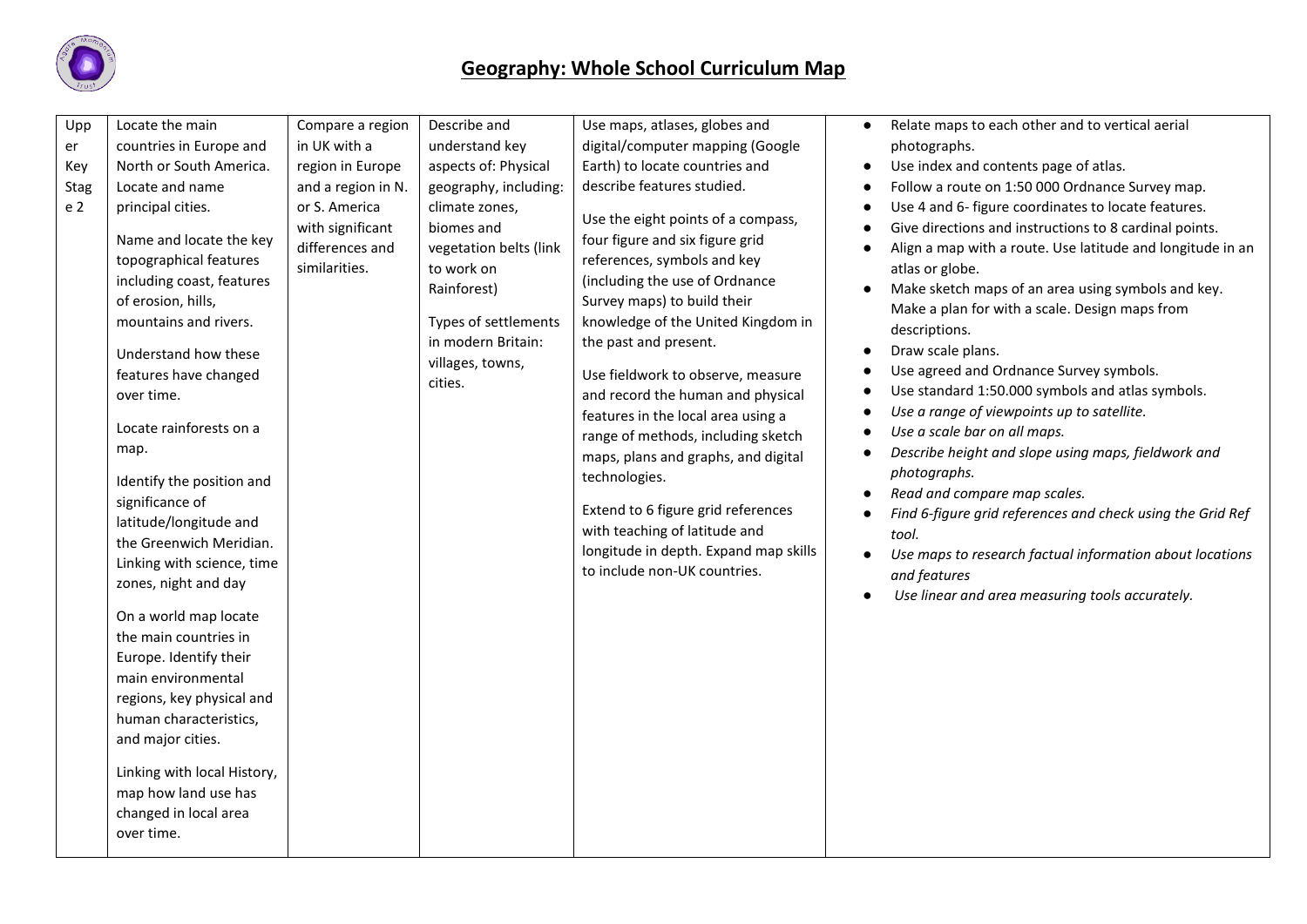

# **The above skill will be taught through the following units:**

| Year group:                         | Topic Title                                                                                                                                                                                                                                                                                                                                                                                 |                                                                                                                                                                                                                                                                                                                                                  |
|-------------------------------------|---------------------------------------------------------------------------------------------------------------------------------------------------------------------------------------------------------------------------------------------------------------------------------------------------------------------------------------------------------------------------------------------|--------------------------------------------------------------------------------------------------------------------------------------------------------------------------------------------------------------------------------------------------------------------------------------------------------------------------------------------------|
| <b>EYFS</b>                         | Understanding the World (People and Communities, The World, Technology)                                                                                                                                                                                                                                                                                                                     |                                                                                                                                                                                                                                                                                                                                                  |
|                                     | Knowledge and Understanding - Children must know and understand:                                                                                                                                                                                                                                                                                                                            | Skills - Children must be able to:                                                                                                                                                                                                                                                                                                               |
| $\bullet$<br>$\bullet$<br>$\bullet$ | use basic geographical vocabulary to refer to key human features,<br>including: city, house, flat, allotment, park, farm, road, path, train (track),<br>airport, school, office, and shop<br>use basic geographical vocabulary to refer to key natural features,<br>including: tree, grass, hill, rivers, woods, forest<br>Understanding of their own home, the school and their local area | use simple observational skills to recognise similarities and differences in different<br>environments and locations<br>to use directional and positional language such as close, far away, forwards and backwards<br>etc.<br>begin to make marks to represent different things in their environment, such as house, park,<br>trees, school etc. |
|                                     | Contextual info / possible activities:                                                                                                                                                                                                                                                                                                                                                      |                                                                                                                                                                                                                                                                                                                                                  |
| Teaching ideas (Non-statutory)      |                                                                                                                                                                                                                                                                                                                                                                                             |                                                                                                                                                                                                                                                                                                                                                  |
|                                     | Familiarise with playground, classroom, building (e.g. journey to the hall)                                                                                                                                                                                                                                                                                                                 |                                                                                                                                                                                                                                                                                                                                                  |
|                                     | Look at simple maps and symbols. (school map)                                                                                                                                                                                                                                                                                                                                               |                                                                                                                                                                                                                                                                                                                                                  |
| ٠                                   | Make their own maps - playground, classroom, school building (e.g. journey to the hall)                                                                                                                                                                                                                                                                                                     |                                                                                                                                                                                                                                                                                                                                                  |
|                                     | Going on a bear hunt story to show different locations and environments                                                                                                                                                                                                                                                                                                                     |                                                                                                                                                                                                                                                                                                                                                  |
|                                     | Beebots using directional vocabulary to move around.                                                                                                                                                                                                                                                                                                                                        |                                                                                                                                                                                                                                                                                                                                                  |
|                                     | Devise a simple map to show their journey to school.                                                                                                                                                                                                                                                                                                                                        |                                                                                                                                                                                                                                                                                                                                                  |
|                                     | Collect information about local leisure centres/libraries/parks/places of interest.                                                                                                                                                                                                                                                                                                         |                                                                                                                                                                                                                                                                                                                                                  |
|                                     | Identify local landmarks & buildings.                                                                                                                                                                                                                                                                                                                                                       |                                                                                                                                                                                                                                                                                                                                                  |
|                                     | Identify differences in where children live (houses, flats, different towns etc)                                                                                                                                                                                                                                                                                                            |                                                                                                                                                                                                                                                                                                                                                  |
|                                     | Identify differences in where the families of the children come from in the world                                                                                                                                                                                                                                                                                                           |                                                                                                                                                                                                                                                                                                                                                  |
|                                     | Use appropriate geographical vocabulary.                                                                                                                                                                                                                                                                                                                                                    |                                                                                                                                                                                                                                                                                                                                                  |
|                                     | Begin to relate the physical environment to a plan.                                                                                                                                                                                                                                                                                                                                         |                                                                                                                                                                                                                                                                                                                                                  |
|                                     | Begin to use positional language.                                                                                                                                                                                                                                                                                                                                                           |                                                                                                                                                                                                                                                                                                                                                  |
|                                     | Visit the local area to compare and contrast with their own area                                                                                                                                                                                                                                                                                                                            |                                                                                                                                                                                                                                                                                                                                                  |
|                                     |                                                                                                                                                                                                                                                                                                                                                                                             |                                                                                                                                                                                                                                                                                                                                                  |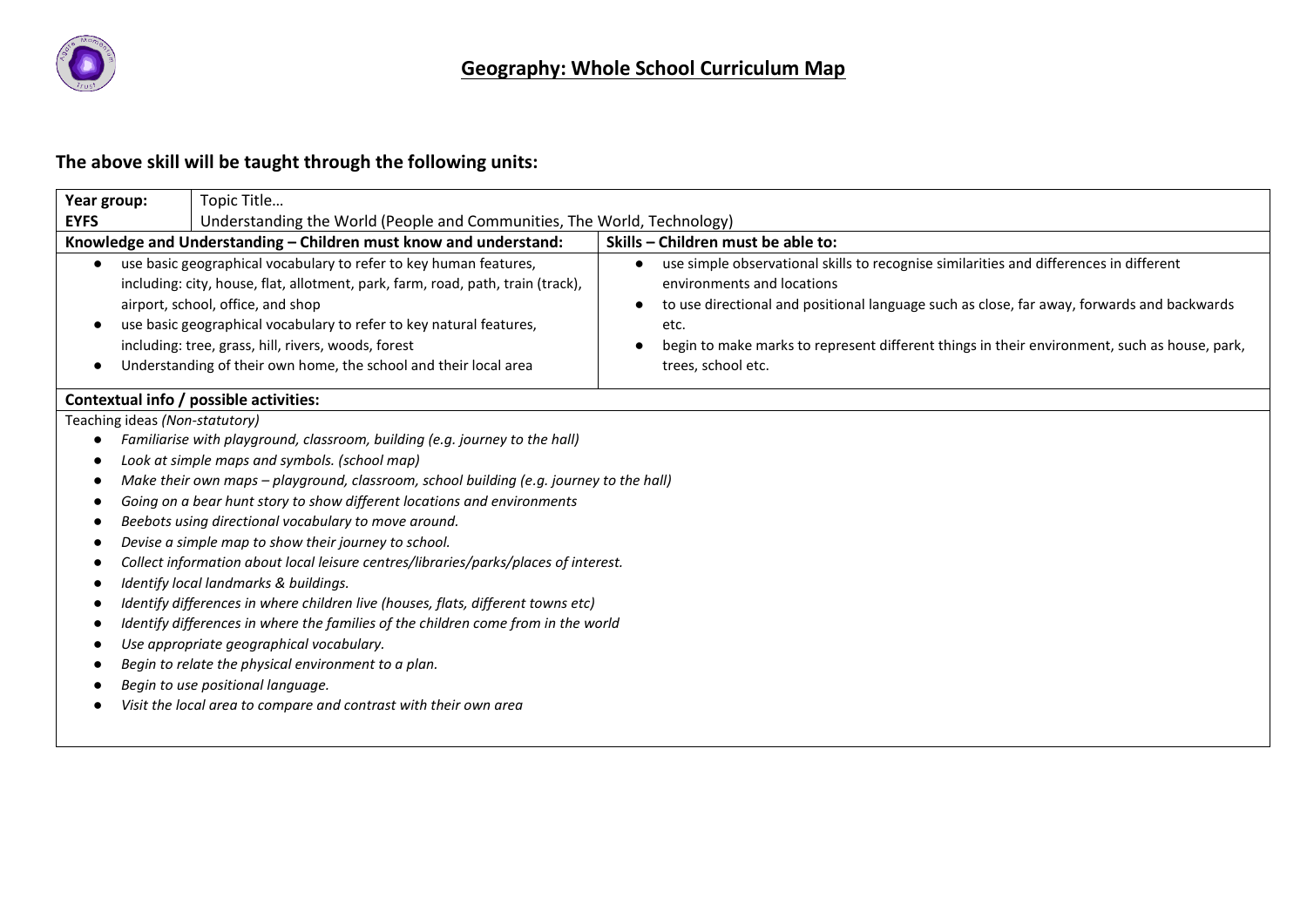

| Year group: 1<br>My school & where I live                                                                                                                                                                                                                                                                                                                                                                                                                                                                                                                                                                                                                                                                                                                                                                                                                                                                                                                                                                                                                                           | Topic Title (this can be changed to reflect a different context provided the key knowledge, understanding and skills identified are addressed)                                                                                                                                                                                                                                                                                                                                                                                           |
|-------------------------------------------------------------------------------------------------------------------------------------------------------------------------------------------------------------------------------------------------------------------------------------------------------------------------------------------------------------------------------------------------------------------------------------------------------------------------------------------------------------------------------------------------------------------------------------------------------------------------------------------------------------------------------------------------------------------------------------------------------------------------------------------------------------------------------------------------------------------------------------------------------------------------------------------------------------------------------------------------------------------------------------------------------------------------------------|------------------------------------------------------------------------------------------------------------------------------------------------------------------------------------------------------------------------------------------------------------------------------------------------------------------------------------------------------------------------------------------------------------------------------------------------------------------------------------------------------------------------------------------|
| Knowledge and Understanding - Children must know and understand:                                                                                                                                                                                                                                                                                                                                                                                                                                                                                                                                                                                                                                                                                                                                                                                                                                                                                                                                                                                                                    | Skills - Children must be able to:                                                                                                                                                                                                                                                                                                                                                                                                                                                                                                       |
| use basic geographical vocabulary to refer to key human features,<br>$\bullet$<br>including: city, house, flat, allotment, park, farm, road, path, train (track),<br>airport, school, office, and shop                                                                                                                                                                                                                                                                                                                                                                                                                                                                                                                                                                                                                                                                                                                                                                                                                                                                              | use simple compass directions (North, South, East and West) and locational and directional<br>language [for example, near and far; left and right] to identify a point/direction in relation to<br>themselves.<br>use simple fieldwork and observational skills to study the geography of their school and its<br>grounds and the key human and physical features of its surrounding environment.<br>devise/create/use a simple map for the classroom/school?<br>$\bullet$<br>use aerial photos to find key landmarks of the local area? |
| Contextual info / possible activities:                                                                                                                                                                                                                                                                                                                                                                                                                                                                                                                                                                                                                                                                                                                                                                                                                                                                                                                                                                                                                                              |                                                                                                                                                                                                                                                                                                                                                                                                                                                                                                                                          |
| (Teacher to use visualiser to model drawing objects from bird's eye views<br>Familiarise with playground, classroom, building (e.g. journey to the hall)<br>$\bullet$<br>Look at simple maps and symbols. (school map)<br>$\bullet$<br>Make their own maps - playground, classroom, school building (e.g. journey to the hall)<br>Beebots using directional vocabulary to move around large maps made by the children.<br>Devise a simple map to show their journey to school.<br>Depict key features on a map, using agreed symbols.<br>Collect information about local leisure centres/libraries/parks/places of interest.<br>Identify local landmarks & buildings.<br>$\bullet$<br>Use appropriate geographical vocabulary.<br>Begin to relate the physical environment to a plan.<br>Understand that a bird's eye view plan can represent a physical area in 2D form<br>Begin to use positional language.<br>Understand that symbols are used in a key & that these represent physical features on a plan.<br>Relate ideas through practical experience - local walks with maps | Familiarise with looking at objects from above - chair, jug, teddy can the children identify these objects from an aerial view? Beginning to understand the concept of aerial views.<br>Treasure hunt - make a map, follow a map, use geographical vocabulary from skills to give/follow directions - could use this idea to make a class display.                                                                                                                                                                                       |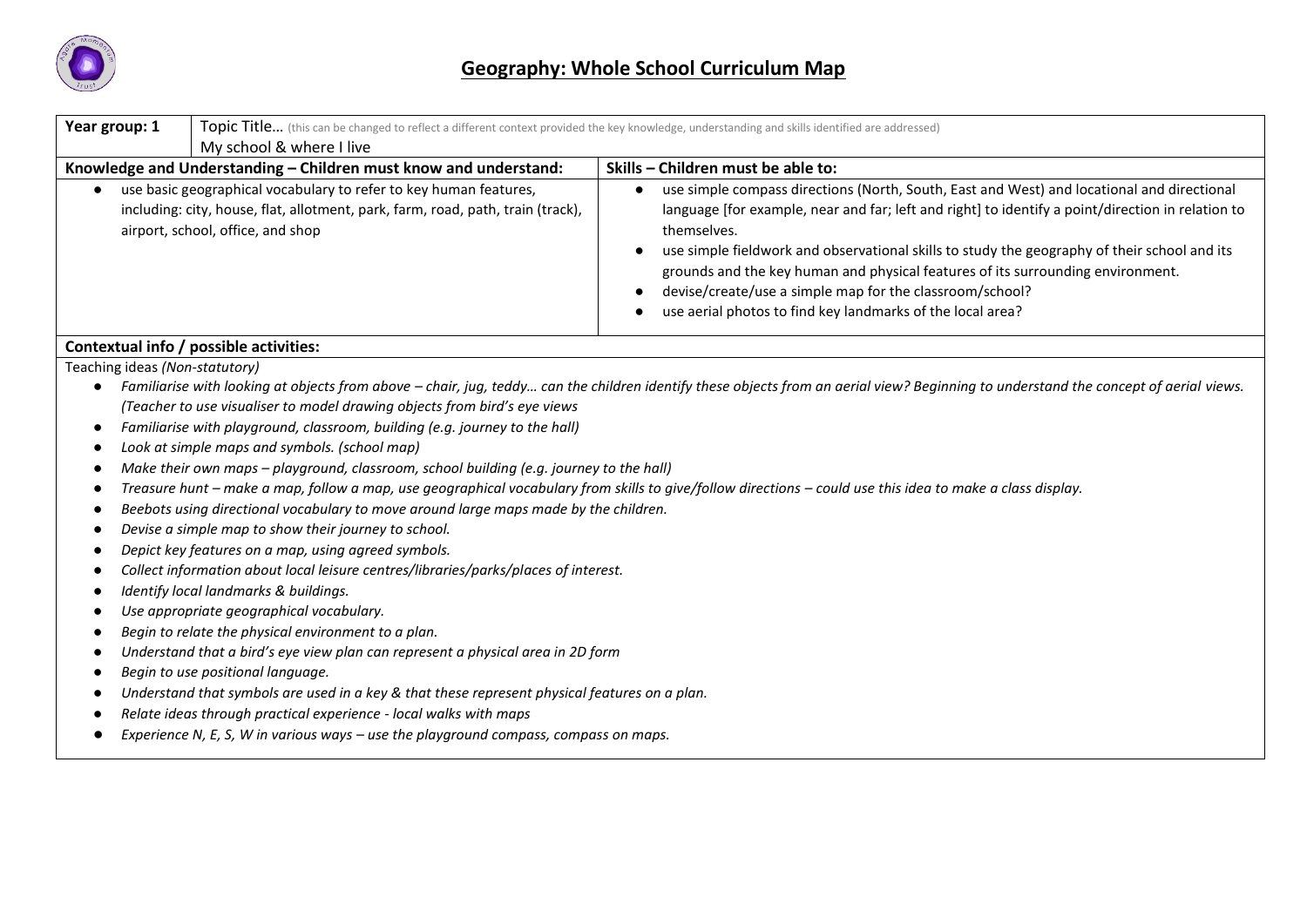

| Year group: 1<br>Topic Title (this can be changed to reflect a different context provided the key knowledge, understanding and skills identified are addressed)                                                                                                                                                                                                                                                                                                                                                                                                                                                                                                                                                                                                            |                                                                                                                                                                                                                                                                                                                                                                                                                                                                                                                                        |  |  |  |  |  |
|----------------------------------------------------------------------------------------------------------------------------------------------------------------------------------------------------------------------------------------------------------------------------------------------------------------------------------------------------------------------------------------------------------------------------------------------------------------------------------------------------------------------------------------------------------------------------------------------------------------------------------------------------------------------------------------------------------------------------------------------------------------------------|----------------------------------------------------------------------------------------------------------------------------------------------------------------------------------------------------------------------------------------------------------------------------------------------------------------------------------------------------------------------------------------------------------------------------------------------------------------------------------------------------------------------------------------|--|--|--|--|--|
| The weather & seasonal changes / Where in the world will we send Barnaby bear on holiday?                                                                                                                                                                                                                                                                                                                                                                                                                                                                                                                                                                                                                                                                                  |                                                                                                                                                                                                                                                                                                                                                                                                                                                                                                                                        |  |  |  |  |  |
| Knowledge and Understanding - Children must know and understand:                                                                                                                                                                                                                                                                                                                                                                                                                                                                                                                                                                                                                                                                                                           | Skills - Children must be able to:                                                                                                                                                                                                                                                                                                                                                                                                                                                                                                     |  |  |  |  |  |
| identify the four countries making up the United Kingdom<br>identify seasonal and daily weather patterns in the United<br>Kingdom<br>know location of hot and cold areas of the world in relation to the<br>Equator and the North and South Poles<br>understand geographical similarities and differences through<br>$\bullet$<br>studying the human and physical geography of a small area of the<br>United Kingdom, and of a small area in a contrasting non-European<br>country (Choose a country that is relevant to your current cohort<br>E.g. Ghana, Nigeria)<br>use basic geographical vocabulary to refer to key physical features,<br>including: beach, cliff, coast, forest, hill, mountain, sea, ocean,<br>river, soil, valley, vegetation, season and weather | use world maps, atlases and globes to identify the United Kingdom and its countries<br>use aerial photos to find key landmarks in the localities being studied<br>use simple fieldwork and observational skills to study the weather and its impact<br>upon the local environment (throughout the year)<br>use simple compass directions (North, South, East and West) and locational and<br>$\bullet$<br>directional language [for example, near and far; left and right] to identify a<br>point/direction in relation to themselves. |  |  |  |  |  |
| Contextual info / possible activities:                                                                                                                                                                                                                                                                                                                                                                                                                                                                                                                                                                                                                                                                                                                                     |                                                                                                                                                                                                                                                                                                                                                                                                                                                                                                                                        |  |  |  |  |  |
| Teaching ideas (Non-statutory)                                                                                                                                                                                                                                                                                                                                                                                                                                                                                                                                                                                                                                                                                                                                             |                                                                                                                                                                                                                                                                                                                                                                                                                                                                                                                                        |  |  |  |  |  |
| Use fiction & non-fiction books as sources of information.<br>$\bullet$                                                                                                                                                                                                                                                                                                                                                                                                                                                                                                                                                                                                                                                                                                    |                                                                                                                                                                                                                                                                                                                                                                                                                                                                                                                                        |  |  |  |  |  |
| Use world maps, atlases & globes to identify & locate, the UK, its countries & London                                                                                                                                                                                                                                                                                                                                                                                                                                                                                                                                                                                                                                                                                      |                                                                                                                                                                                                                                                                                                                                                                                                                                                                                                                                        |  |  |  |  |  |
| Locate the North & South Poles, the Arctic & Antarctic on a world map and a globe.<br>$\bullet$                                                                                                                                                                                                                                                                                                                                                                                                                                                                                                                                                                                                                                                                            |                                                                                                                                                                                                                                                                                                                                                                                                                                                                                                                                        |  |  |  |  |  |
| Use aerial photographs to recognise landmarks & basic human & physical features.<br>$\bullet$                                                                                                                                                                                                                                                                                                                                                                                                                                                                                                                                                                                                                                                                              |                                                                                                                                                                                                                                                                                                                                                                                                                                                                                                                                        |  |  |  |  |  |
| Use photographs to develop geographical vocabulary.                                                                                                                                                                                                                                                                                                                                                                                                                                                                                                                                                                                                                                                                                                                        |                                                                                                                                                                                                                                                                                                                                                                                                                                                                                                                                        |  |  |  |  |  |
| Ask simple geographical questions - Where is it? What is it like?                                                                                                                                                                                                                                                                                                                                                                                                                                                                                                                                                                                                                                                                                                          |                                                                                                                                                                                                                                                                                                                                                                                                                                                                                                                                        |  |  |  |  |  |
| Teach names of different types of weather and their symbols.<br>$\bullet$                                                                                                                                                                                                                                                                                                                                                                                                                                                                                                                                                                                                                                                                                                  |                                                                                                                                                                                                                                                                                                                                                                                                                                                                                                                                        |  |  |  |  |  |
| Know the four seasons for the UK.<br>$\bullet$                                                                                                                                                                                                                                                                                                                                                                                                                                                                                                                                                                                                                                                                                                                             |                                                                                                                                                                                                                                                                                                                                                                                                                                                                                                                                        |  |  |  |  |  |
| $\bullet$                                                                                                                                                                                                                                                                                                                                                                                                                                                                                                                                                                                                                                                                                                                                                                  | Teach an understanding of seasonal weather patterns in our immediate environment. Use simple fieldwork & observational skills to identify daily weather patterns in the UK.                                                                                                                                                                                                                                                                                                                                                            |  |  |  |  |  |
|                                                                                                                                                                                                                                                                                                                                                                                                                                                                                                                                                                                                                                                                                                                                                                            | Use simple framework & observational skills to identify similarities & differences between places in the UK, weathers in different parts of the country, the UK and other countries                                                                                                                                                                                                                                                                                                                                                    |  |  |  |  |  |
| What are the similarities and differences of holiday destinations compared with Canning Town?<br>$\bullet$                                                                                                                                                                                                                                                                                                                                                                                                                                                                                                                                                                                                                                                                 |                                                                                                                                                                                                                                                                                                                                                                                                                                                                                                                                        |  |  |  |  |  |
|                                                                                                                                                                                                                                                                                                                                                                                                                                                                                                                                                                                                                                                                                                                                                                            | Use a range of sorting, grouping and classifying activities games to sort places/environments by climate/physical features etc                                                                                                                                                                                                                                                                                                                                                                                                         |  |  |  |  |  |
| Sort/identify items of clothing and other objects suited to hot, cold and wet conditions.                                                                                                                                                                                                                                                                                                                                                                                                                                                                                                                                                                                                                                                                                  |                                                                                                                                                                                                                                                                                                                                                                                                                                                                                                                                        |  |  |  |  |  |
| Encourage pupils to ask/initiate/widen the scope of geographical questioning & to offer their own ideas.                                                                                                                                                                                                                                                                                                                                                                                                                                                                                                                                                                                                                                                                   |                                                                                                                                                                                                                                                                                                                                                                                                                                                                                                                                        |  |  |  |  |  |

● *Which parts of the UK might Barnaby Bear want to visit? (postcards)*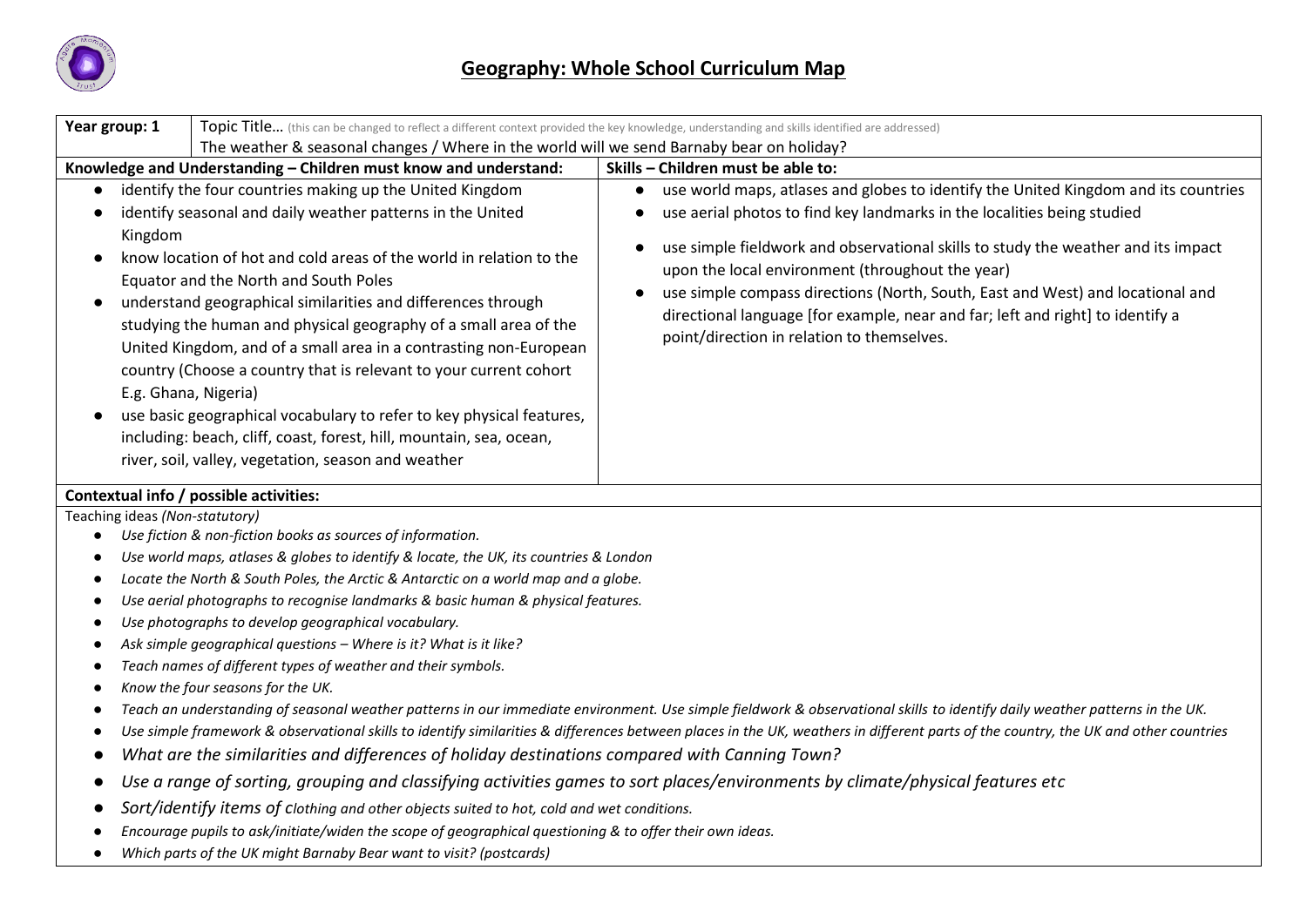

- Which non-European country would Barnaby want to visit?
- *Barnaby visits the North/South Pole*
- *What might Barnaby pack for his different journeys? Why? (sunhats, wellies, sun cream, woolly hats)*
- *Plot Barnaby's journeys on a map.*

**Context**: focus on the local scale–- home, school, neighbourhood, everyday lives (their own and others), work in the school grounds; global scale – world maps, globes and through story.

#### **Suggested Digimap for Schools Activities (\* KS 1-2)**

My Dream Island\* (Hot task - send Barnaby Bear to a dream Island?)

| Year group: 2                                               | Topic Title                                                                                                                                                                                                                                                                                                                                                                                                                                                                                                                                                                             |                                                                                                                                                                                                                                                                                                                                                                                                                                                                                                                                                                                                                                 |  |
|-------------------------------------------------------------|-----------------------------------------------------------------------------------------------------------------------------------------------------------------------------------------------------------------------------------------------------------------------------------------------------------------------------------------------------------------------------------------------------------------------------------------------------------------------------------------------------------------------------------------------------------------------------------------|---------------------------------------------------------------------------------------------------------------------------------------------------------------------------------------------------------------------------------------------------------------------------------------------------------------------------------------------------------------------------------------------------------------------------------------------------------------------------------------------------------------------------------------------------------------------------------------------------------------------------------|--|
|                                                             | One world - Pushing boundaries (travelling land & sea)                                                                                                                                                                                                                                                                                                                                                                                                                                                                                                                                  |                                                                                                                                                                                                                                                                                                                                                                                                                                                                                                                                                                                                                                 |  |
|                                                             | Knowledge and Understanding – Children must know and understand:                                                                                                                                                                                                                                                                                                                                                                                                                                                                                                                        | Skills – Children must be able to:                                                                                                                                                                                                                                                                                                                                                                                                                                                                                                                                                                                              |  |
| year 1)<br>$\bullet$<br>$\bullet$<br>$\bullet$<br>$\bullet$ | name, locate and identify characteristics of the four countries and capital<br>cities of the United Kingdom and its surrounding seas (consolidate from<br>name and locate the world's seven continents and five oceans<br>use basic geographical vocabulary to refer to:<br>key physical features, including: beach, cliff, coast, forest, hill, mountain,<br>sea, ocean, river, soil, valley, vegetation, season and weather<br>key human features, including: city, town, village, factory, farm, house,<br>office, port, harbour and shop<br>find where they live on a map of the UK | use world maps, atlases and globes to identify the United Kingdom and its countries, as well<br>as the countries, continents and oceans studied at this key stage<br>use simple compass directions (North, South, East and West) and locational and directional<br>language [for example, near and far; left and right], to describe the location of features and<br>routes on a map<br>use aerial photographs and plan perspectives to recognise landmarks and basic human and<br>physical features<br>devise/create/use a simple map of a contrasting locality (to their local area) and construct<br>basic symbols in a key? |  |

#### **Contextual info / possible activities:**

Teaching ideas *(Non-statutory)*

- Study map of UK, locate and name four countries (have done this in year 1) **capital cities and major seas.** Class quizzes to test knowledge of countries, capital cities and surrounding *seas of UK*
- *Name and remember the seven continents & five oceans*
- *Explore globes, world maps and atlases to show our place in the world - locate other continents and oceans on a globe and atlas*
- *Class display showing the continents we are from.*
- *Plan routes from where we live now in Custom House to where our family members/ ancestors may be from. How would we travel to Bangladesh? Ghana? etc Consider & discuss different means of transport – which forms of transport can be used for travel over land, water and in the air?*
- *Create mini passports that show the journeys we could take to get to each continent and create fact files for a chosen country in each continent - identify key physical human features for chosen locations.*
- *Compare maps of Custom House and a contrasting locality (must be a place that children can visit e.g. Epping Forest/Queen Elizabeth Park/East Village).*
- *Map their own journeys to the chosen locality*
- *Go on mapped journey*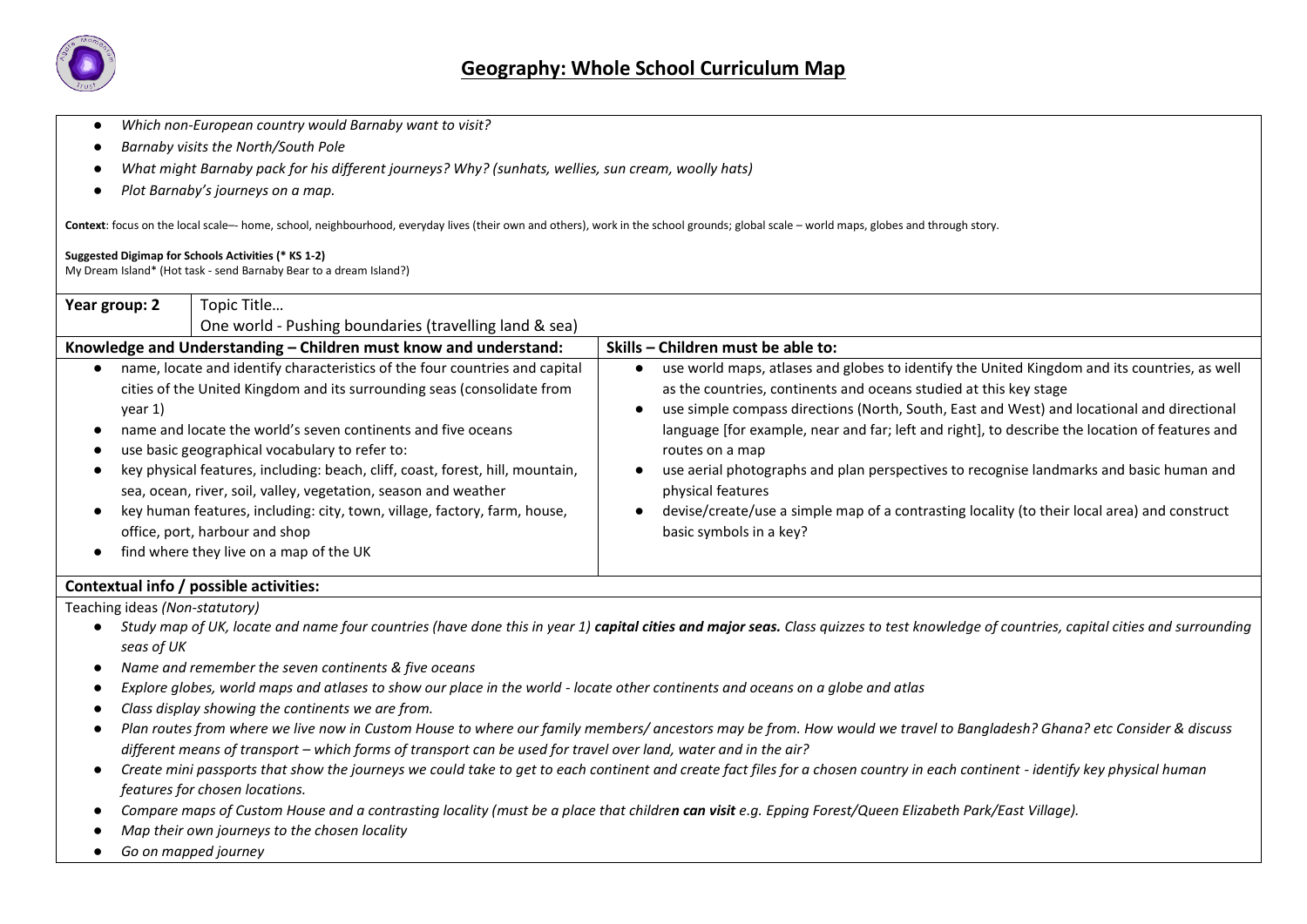

- Understand how geographical features can change throughout a journey.
- *Put symbols on maps of Canning Town & a contrasting locality.*
- *Learn, use and understand vocabulary relevant to physical and human features of both localities.*
- *Compare what life would be like living in both localities*
- *Write diary accounts of life in a contrasting locality (e.g. Epping Forest/Queen Elizabeth Park/East Village).*
- *Design leaflets/posters persuading people to visit chosen locality.*
- *Create a Booking.com or TripAdvisor page for chosen locality.*

| Year group: 3<br><b>Topic Title</b> (this can be changed to reflect a different context provided the key knowledge, understanding and skills identified are addressed) |                                                                                                                                                                                                                                                                                                                                                                                                                                                                                |                                                                                                                                                                                                                                                                                                                               |  |
|------------------------------------------------------------------------------------------------------------------------------------------------------------------------|--------------------------------------------------------------------------------------------------------------------------------------------------------------------------------------------------------------------------------------------------------------------------------------------------------------------------------------------------------------------------------------------------------------------------------------------------------------------------------|-------------------------------------------------------------------------------------------------------------------------------------------------------------------------------------------------------------------------------------------------------------------------------------------------------------------------------|--|
|                                                                                                                                                                        | Our Changing Planet: Mountains, Volcanoes and Earthquakes                                                                                                                                                                                                                                                                                                                                                                                                                      |                                                                                                                                                                                                                                                                                                                               |  |
|                                                                                                                                                                        | Knowledge and Understanding - Children must know and understand:                                                                                                                                                                                                                                                                                                                                                                                                               | Skills – Children must be able to:                                                                                                                                                                                                                                                                                            |  |
| water cycle<br>map/in an atlas?                                                                                                                                        | understand geographical similarities and differences through the study of<br>human and physical geography of a region of the United Kingdom and a<br>region in a European country<br>describe and understand key aspects of physical geography, including:<br>climate zones, rivers, mountains, volcanoes and earthquakes, and the<br>locate the regions of the world that are most prone to earthquakes on a<br>locate and name some of the world's most well-known volcanoes | use maps, atlases, globes and digital/computer mapping to locate countries and describe<br>features studied<br>locate information on maps and in atlases by using contents, glossary and indexes?<br>use the eight points of a compass, symbols and key to build their knowledge of the United<br>Kingdom and the wider world |  |

### **Contextual info / possible activities:**

Teaching ideas *(Non-statutory)*

*Part 1 Mountains* 

- *Name & locate countries of the UK (consolidate from Key Stage 1, Locate physical characteristics in the UK, including mountains –*
- *Raise questions around mountains*
- *Where are the mountains in the UK? (atlases, Digimap, ordnance survey maps) Locate and name the major mountain ranges & the tallest mountains in the UK.*
- *Locate on a world map the tallest six mountains in Europe;*
- *Create fact files on mountains - Top Trumps cards.*
- *Learn how contour lines on an OS map show us the formation of mountains & hills.*
- *Learn how different types of mountain & mountain chain are formed & find examples.*

#### *Part 2 Natural Disasters*

● *Learn how volcanoes are formed & locate volcanoes on maps.*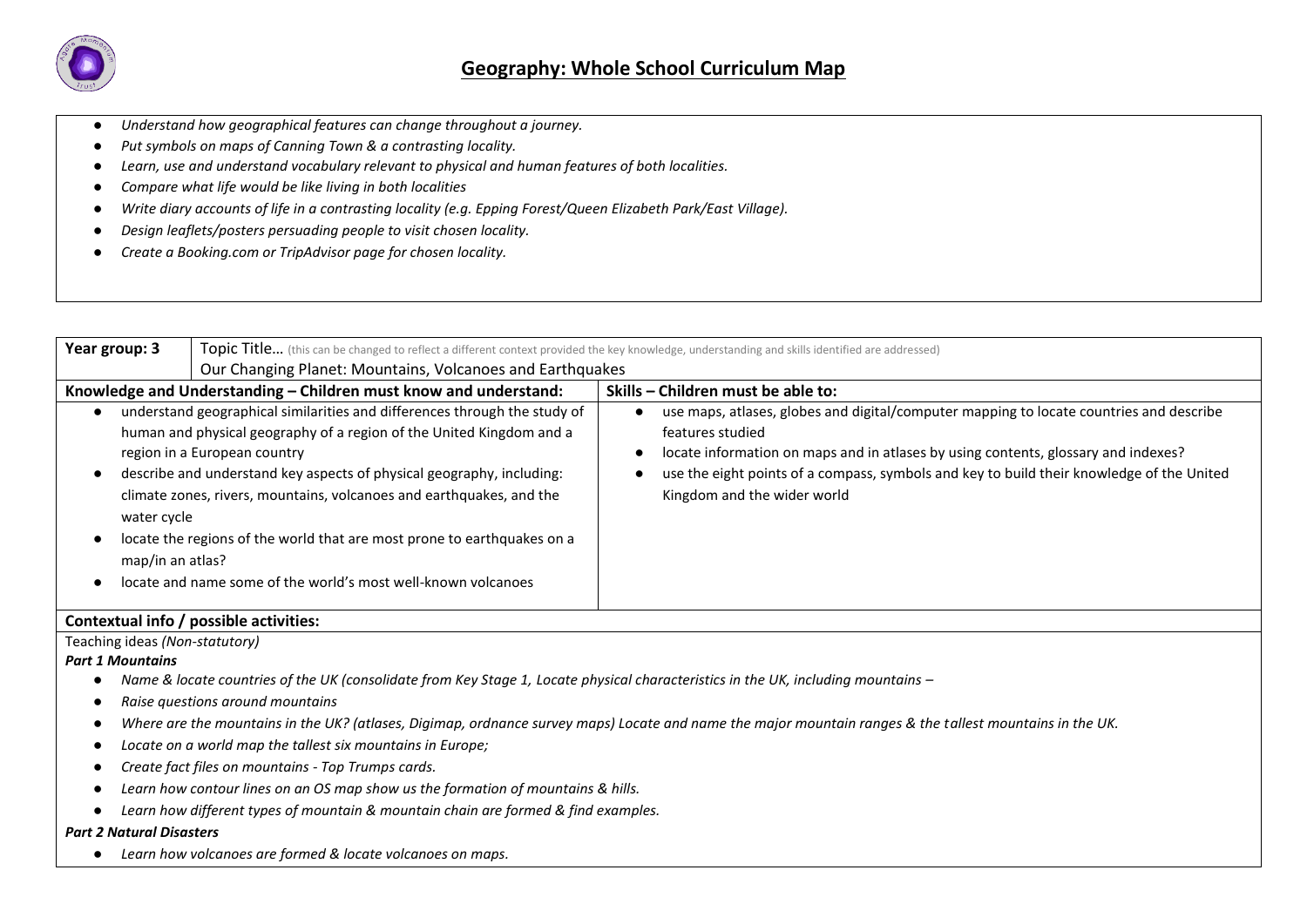

- *Investigate the impact of volcanic eruptions/earthquakes on life at both the local & global level.*
- *Investigate and plan out on a world map the locations where earthquakes/volcanic eruptions commonly occur. What are the similarities/differences?*
- *Investigate the eruption at Pompeii, it's impact at the time and its legacy. Could 'Pompeii' happen again?*

*In what ways have human beings tried to 'control' their environment in order to reduce the impact of 'natural disasters? E.g. earthquake proof building designs measuring volcanic activity to predict eruptions etc* 

| Year group: 4                          | Topic Title National Geographical society unit of work available<br>The River Thames - What happens to our plastic bags? (Polluting our planet)                                                                                                                                                                                                                                                                                                                                                                                                              |                                                                                                                                                                                                                                                                                                                                                                                                                                                                                                                                   |  |  |  |
|----------------------------------------|--------------------------------------------------------------------------------------------------------------------------------------------------------------------------------------------------------------------------------------------------------------------------------------------------------------------------------------------------------------------------------------------------------------------------------------------------------------------------------------------------------------------------------------------------------------|-----------------------------------------------------------------------------------------------------------------------------------------------------------------------------------------------------------------------------------------------------------------------------------------------------------------------------------------------------------------------------------------------------------------------------------------------------------------------------------------------------------------------------------|--|--|--|
|                                        | Knowledge and Understanding – Children must know and understand:                                                                                                                                                                                                                                                                                                                                                                                                                                                                                             | Skills – Children must be able to:                                                                                                                                                                                                                                                                                                                                                                                                                                                                                                |  |  |  |
| Meridian<br>rivers and coastlines      | identify the position and significance of latitude, longitude, Equator,<br>Northern Hemisphere, Southern Hemisphere, the Tropics of Cancer and<br>Capricorn, Arctic and Antarctic Circle and the Prime/Greenwich<br>name and locate some well-known European countries<br>name a number of countries in the Northern Hemisphere<br>Name & locate some of the UK's major rivers<br>Name & locate some of the UK's key topographical features including<br>Describe and understand key aspects of physical geography, including:<br>biomes and the water cycle | use maps, atlases, globes and digital/computer mapping to locate countries and describe<br>features studied<br>use the eight points of a compass, four-figure grid references, symbols and key (including the<br>use of Ordnance Survey maps) to build their knowledge of the United Kingdom and the wider<br>world<br>use fieldwork to observe, measure, record and present the human and physical features in the<br>local area using a range of methods, including sketch maps, plans and graphs, and digital<br>technologies. |  |  |  |
| Contextual info / possible activities: |                                                                                                                                                                                                                                                                                                                                                                                                                                                                                                                                                              |                                                                                                                                                                                                                                                                                                                                                                                                                                                                                                                                   |  |  |  |

Teaching ideas *(Non-statutory)*

*Part 1 - Rivers*

- *See National Geographical Society Unit for resources and ideas*
- *Identify the parts of a river: mouth, tributary, source, bank, meander, bend, stream, floodplain, upper course, middle course, lower course*
- *Identify the top six major world rivers and four major rivers in Europe and locate on atlases and maps.*

## *Project: The River Thames*

- *Learn about the journey of the River Thames from its source to mouth.*
- *Learn the meaning of geographical vocabulary related to the river system.*
- *Study maps & aerial photographs to identify the different phases of the course of the river.*
- *Compare and contrast a range of maps showing the river at different scales*
- *Draw and label own map of River Thames, label using correct vocabulary*
- *Use a key, four or six – grid references & compass points to locate features of the river & settlements on maps.*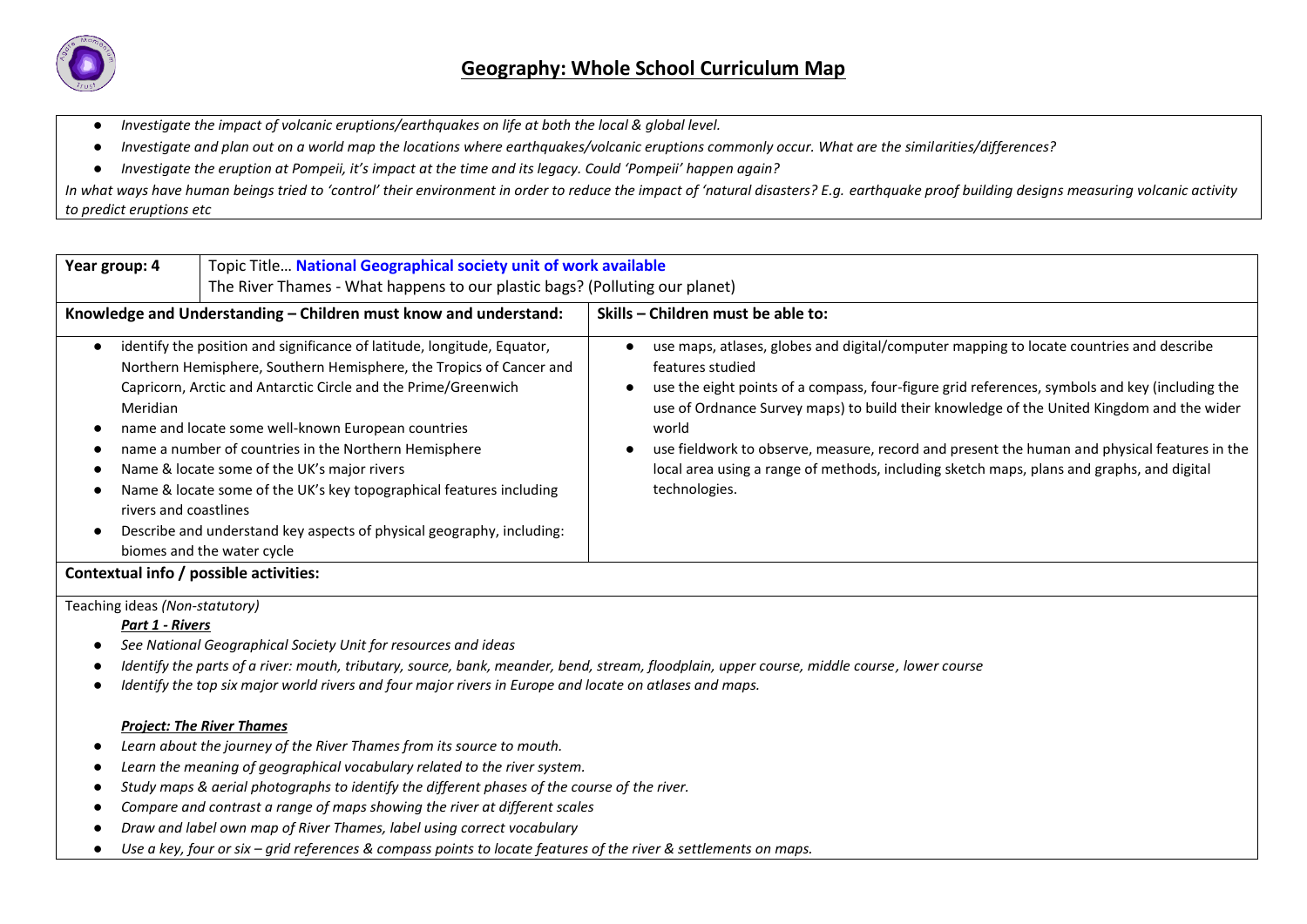

- *Comparisons of flooding in UK with flooding in other areas of the world and/or drought and the effects both have on humans.*
- *Visit to The Thames Barrier - London Flood Defence*
- *Investigate the river as transport, food industry, settlement.*
- *Fieldwork - Investigate the 'cleanliness' of the river Thames. Record and interpret data. How has pollution/cleaning up impacted upon living creatures in the Thames? What is the impact of plastic/man made materials upon the life/health of river/as dwelling creatures? (persuasive writing opportunity - clean up our river! No more plastic!) Analyse the data collected from river/stream & use a variety of ways to communicate their findings.*
- *Part 2 - The Water Cycle*
- *Teach children how to use a rain gauge and record rain levels over the half term. (Linked to Water Cycle - Observational Diary)*
- *Story of a raindrop.*
- *Demonstrate the process of the water cycle using the water cycle simulator pupils predict what will happen, define key vocabulary and record their observations.*

| Year group: 4                                                                                                                                                                                                                                                                                                                                                                                                                                                                                                                                                                                                                                                                                                                                                                                                                                                                                                                                                                                                                                      | Topic Title (this can be changed to reflect a different context provided the key knowledge, understanding and skills identified are addressed) |                                                                                                                                                                                                                                                                                                                                                                                                                                                                                                                                                                                                                                                                                                                                             |  |  |  |
|----------------------------------------------------------------------------------------------------------------------------------------------------------------------------------------------------------------------------------------------------------------------------------------------------------------------------------------------------------------------------------------------------------------------------------------------------------------------------------------------------------------------------------------------------------------------------------------------------------------------------------------------------------------------------------------------------------------------------------------------------------------------------------------------------------------------------------------------------------------------------------------------------------------------------------------------------------------------------------------------------------------------------------------------------|------------------------------------------------------------------------------------------------------------------------------------------------|---------------------------------------------------------------------------------------------------------------------------------------------------------------------------------------------------------------------------------------------------------------------------------------------------------------------------------------------------------------------------------------------------------------------------------------------------------------------------------------------------------------------------------------------------------------------------------------------------------------------------------------------------------------------------------------------------------------------------------------------|--|--|--|
|                                                                                                                                                                                                                                                                                                                                                                                                                                                                                                                                                                                                                                                                                                                                                                                                                                                                                                                                                                                                                                                    |                                                                                                                                                | London, the greatest place on the planet? (Comparison with other places) / Is the quality of life better in villages or cities?                                                                                                                                                                                                                                                                                                                                                                                                                                                                                                                                                                                                             |  |  |  |
|                                                                                                                                                                                                                                                                                                                                                                                                                                                                                                                                                                                                                                                                                                                                                                                                                                                                                                                                                                                                                                                    | Knowledge and Understanding – Children must know and understand:                                                                               | Skills – Children must be able to:                                                                                                                                                                                                                                                                                                                                                                                                                                                                                                                                                                                                                                                                                                          |  |  |  |
| know the difference between the British Isles, Great Britain and UK<br>name and locate counties and cities of the United Kingdom, geographical regions and their<br>identifying human and physical characteristics, key topographical features (including hills,<br>mountains, coasts and rivers), and land-use patterns; and understand how some of these<br>aspects have changed over time<br>understand geographical similarities and differences through the study of human and<br>physical geography of a city in the United Kingdom (London) and a region village in the<br>United Kingdom. (Essex or Kent village that can be visited)<br>understand geographical similarities and differences through the study of human and<br>physical geography of a region of the United Kingdom (London) and a region in a European<br>country (Choose a European city to compare to London relevant to class E.g. Vilnius -<br>Lithuania)<br>describe and understand key aspects of human geography, including: types of settlement<br>and land use. |                                                                                                                                                | use maps, atlases, globes and digital/computer mapping to locate countries<br>and describe features studied<br>find the same place on a globe and in an atlas<br>$\bullet$<br>use the eight points of a compass, four -figure grid references, symbols and<br>key (including the use of Ordnance Survey maps) to build their knowledge of<br>the United Kingdom and the wider world<br>plot a journey on a map (journey around London), atlas or globe and<br>compare this with plotting a journey digitally/using a computer<br>use fieldwork to observe, measure, record and present the human and<br>physical features in the local area using a range of methods, including sketch<br>maps, plans and graphs, and digital technologies. |  |  |  |
|                                                                                                                                                                                                                                                                                                                                                                                                                                                                                                                                                                                                                                                                                                                                                                                                                                                                                                                                                                                                                                                    | Contextual info / possible activities:                                                                                                         |                                                                                                                                                                                                                                                                                                                                                                                                                                                                                                                                                                                                                                                                                                                                             |  |  |  |
| Teaching ideas (Non-statutory)                                                                                                                                                                                                                                                                                                                                                                                                                                                                                                                                                                                                                                                                                                                                                                                                                                                                                                                                                                                                                     |                                                                                                                                                |                                                                                                                                                                                                                                                                                                                                                                                                                                                                                                                                                                                                                                                                                                                                             |  |  |  |
| Part 1 - Explore and immerse children in Central London                                                                                                                                                                                                                                                                                                                                                                                                                                                                                                                                                                                                                                                                                                                                                                                                                                                                                                                                                                                            |                                                                                                                                                |                                                                                                                                                                                                                                                                                                                                                                                                                                                                                                                                                                                                                                                                                                                                             |  |  |  |
| Compare aerial photos, OS maps of London and digital maps. Locate London Landmarks on both.                                                                                                                                                                                                                                                                                                                                                                                                                                                                                                                                                                                                                                                                                                                                                                                                                                                                                                                                                        |                                                                                                                                                |                                                                                                                                                                                                                                                                                                                                                                                                                                                                                                                                                                                                                                                                                                                                             |  |  |  |

● Open top bus tour of London or self-planned walking tour of London to see all of the main landmarks using maps and journey routes planned by children Research landmarks prior to tour using books and websites. Produce an audio guide commentary for next year's year 4. (Use maps, compass points and grid references at different scales to plan a route.)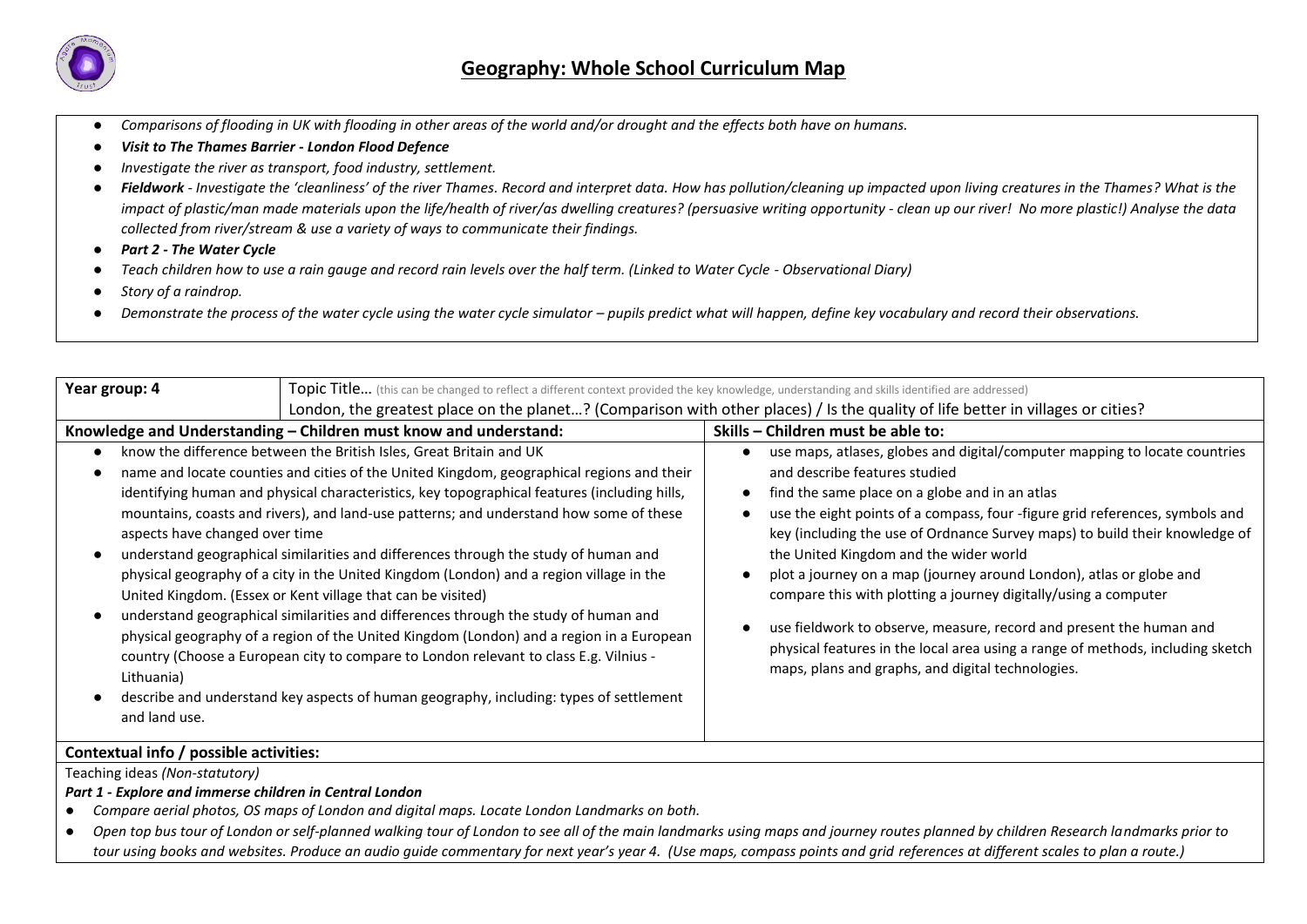

- *Explore non-fiction books about London - see topic box.*
- *Make own maps of routes around London, create own symbols and keys*
- *Visit London Landmarks, Big Ben, House of Parliament, St Pauls, Buckingham Palace, Shard, visit Leicester Square to see restaurants, theatres, cinemas, Oxford Street for shops etc*
- *Tower of London day*

#### *Part 2 - Village Life*

- Visit a village location further afield e.g. Maldon) & sketch / take photographs of physical features e.g., coastline, vegetation... to use for comparison later. Look at human features e.g. *small post office, church, harbour, cafe, antique shops*
- *Prepare a chart to make a comparison between the two places re features identifying similarities & differences.*
- *Make a comparison – using maps to illustrate the difference in human and physical feature between central London and & a village location.*
- *Use maps to make up a guided tour for each area taking in key features. Compare 'experiences'*
- *Collect leaflets re tourist information/attractions in each location. Use to make an annotated poster about each area*

#### *Part 3 - European city. See Royal geographic Society unit on the Mediterranean as a resource – saved on cloud*

- *Use Gapminder a[t https://www.gapminder.org](https://www.gapminder.org/) to compare and contrast the lives/experiences of citizens of Italy with other people around the world*
- Lesson 1: What's on the map? Bird's eye view on the UK (adapted from RGS)
- Lesson 2: Bird's eye view on Europe (plan available)
- Lesson 3: Is Europe a proper continent? Is the Mediterranean a proper sea? (plan available)
- Lesson 4: What's so special about the Mediterranean? (plan available)
- Lesson 5: Zoom in on Italy: A country of Cities and Regions (plan available)
- Lesson 6 Compare Italy to England similarities and differences (adapt)
- Potential Geography Day: Comparing a day in my life to that of a child in Bologna
- Zoom in on Bologna and the Bolognese A City of Education and a City of Food. Everyday Life in Bologna. Compare Bologna to London. (adapt)
- *Devise creative hot task to showcase and link learning across three parts.*
- *Is London the greatest place on earth?*

#### *LGFL Resources: The London plan, Mapzone, OS Maps.*

| Year group: 5                                                                                                                                                                      | Brazil and the Amazon Rainforest |                                                                                                             |
|------------------------------------------------------------------------------------------------------------------------------------------------------------------------------------|----------------------------------|-------------------------------------------------------------------------------------------------------------|
| Knowledge and Understanding - Children must know and understand:                                                                                                                   |                                  | Skills – Children must be able to:                                                                          |
| Understand geographical similarities and differences through the study of  <br>human and physical geography of a region of the United Kingdom and a<br>region within South America |                                  | use maps, atlases, globes and digital/computer mapping to locate countries and describe<br>features studied |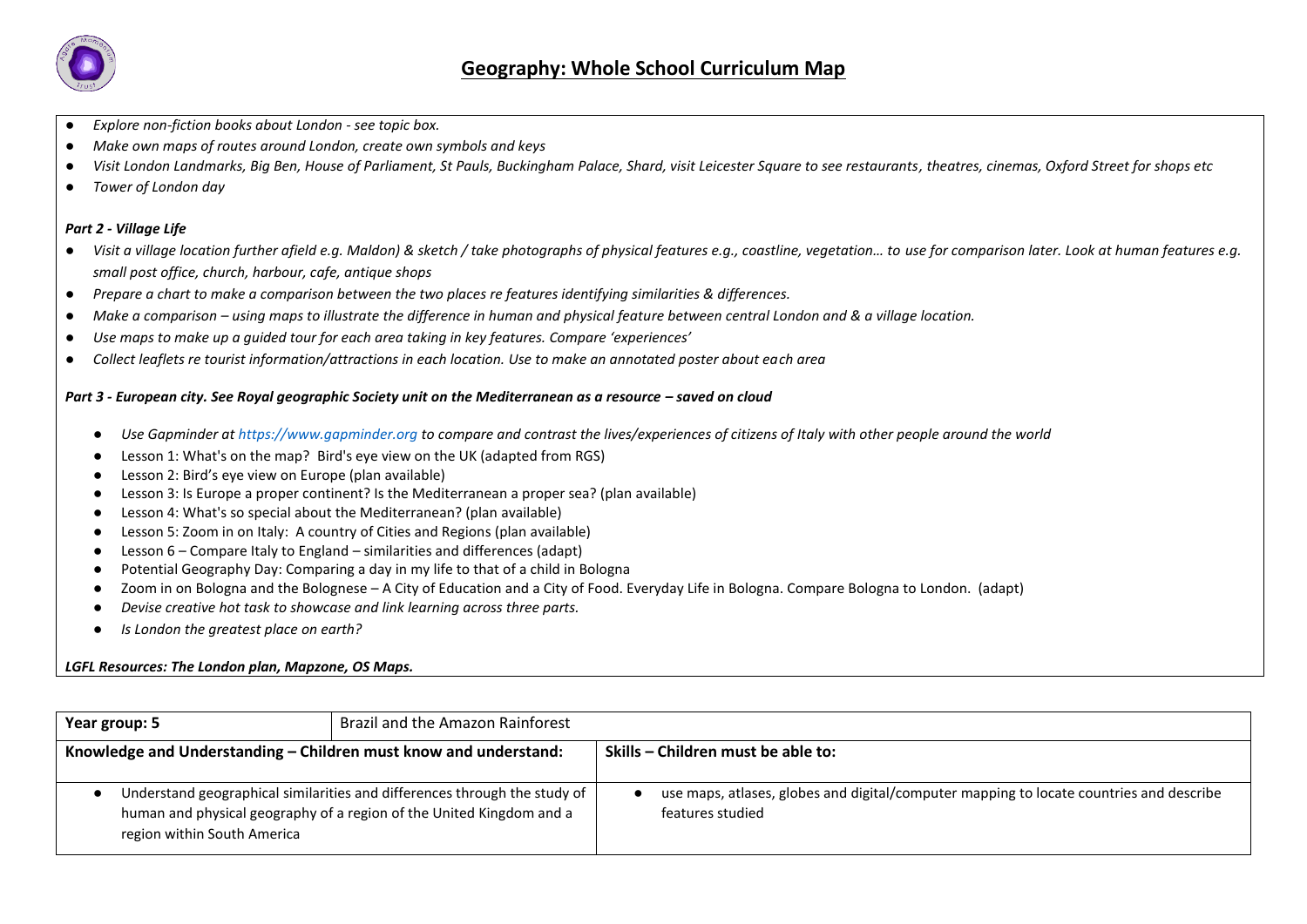

| locate the world's countries using maps to focus on South America,           | use the eight points of a compass, six-figure grid references, symbols and key (including the |  |  |  |
|------------------------------------------------------------------------------|-----------------------------------------------------------------------------------------------|--|--|--|
| concentrating on environmental regions, key physical and human               | use of Ordnance Survey maps) to build their knowledge of the United Kingdom and the           |  |  |  |
| characteristics, countries, and major cities                                 | wider world                                                                                   |  |  |  |
| Describe and understand key aspects of physical geography, including:        |                                                                                               |  |  |  |
| climate zones, biomes and vegetation belts, rivers and mountains, seas,      |                                                                                               |  |  |  |
| coasts, and the impact of physical on human geography.                       |                                                                                               |  |  |  |
| Human geography: settlement, land use, economic activity and the             |                                                                                               |  |  |  |
| impact of human on physical geography                                        |                                                                                               |  |  |  |
| Teaching ideas (Non-statutory)                                               |                                                                                               |  |  |  |
| See Royal Geographical Society Unit on Brazil as a resource - saved on cloud |                                                                                               |  |  |  |

*Use Gapminder at [https://www.gapminder.org](https://www.gapminder.org/) to compare and contrast the lives/experiences of citizens of Brazil with other people around the world*

| Year group: 6<br><b>Topic Title</b> (this can be changed to reflect a different context provided the key knowledge, understanding and skills identified are addressed)<br>The docks & links with the rest of the world |                                                                                                                                                                                                                                                                                                                                                                                                                                                                                              |                                                                                                                                                                                                                                                                                                                                                                                                                                                                                                                                                                                                                                                            |
|------------------------------------------------------------------------------------------------------------------------------------------------------------------------------------------------------------------------|----------------------------------------------------------------------------------------------------------------------------------------------------------------------------------------------------------------------------------------------------------------------------------------------------------------------------------------------------------------------------------------------------------------------------------------------------------------------------------------------|------------------------------------------------------------------------------------------------------------------------------------------------------------------------------------------------------------------------------------------------------------------------------------------------------------------------------------------------------------------------------------------------------------------------------------------------------------------------------------------------------------------------------------------------------------------------------------------------------------------------------------------------------------|
| Knowledge and Understanding - Children must know and understand:                                                                                                                                                       |                                                                                                                                                                                                                                                                                                                                                                                                                                                                                              | Skills – Children must be able to:                                                                                                                                                                                                                                                                                                                                                                                                                                                                                                                                                                                                                         |
|                                                                                                                                                                                                                        | identify the position and significance of latitude, longitude, Equator,<br>Northern Hemisphere, Southern Hemisphere, the Tropics of Cancer and<br>Capricorn, Arctic and Antarctic Circle, the Prime/Greenwich Meridian and<br>time zones (including day and night)<br>Explain how time zones work<br>describe and understand key aspects of human geography, including:<br>economic activity including trade links, and the distribution of natural<br>resources including food and minerals | use maps, atlases, globes and digital/computer mapping to locate countries and describe<br>features studied<br>use the eight points of a compass, six-figure grid references, symbols and key (including the<br>use of Ordnance Survey maps) to build their knowledge of the United Kingdom and the<br>wider world<br>use fieldwork to observe, measure, record and present the human and physical features in<br>the local area using a range of methods, including sketch maps, plans and graphs, and digital<br>technologies.<br>Use maps and research the local area to plot land use<br>Confidently explain scale and use maps with a range of scales |

# **Contextual info / possible activities:**

Teaching ideas *(Non-statutory)*

- *Investigate the local area in terms of the people that live here and patterns of immigration relate it to children's own experiences and that of their families.*
- *Visit the 'Museum of London' in Docklands to find out about East London and how it has changed/experiences of immigrants e.g. Indian Lascars <http://www.rmg.co.uk/explore/sea-and-ships/facts/faqs/people/why-were-indian-sailors-called-lascars>*
- *Create a document to present the information found above – provide a brief re the document e.g. it must contain: \*at least three different maps showing the location of Custom House* 
	- *\* two maps showing how Custom House has changed over the course of at least 100 years*
- *\* World maps indicating information re immigration patterns from other parts of the world to East London*